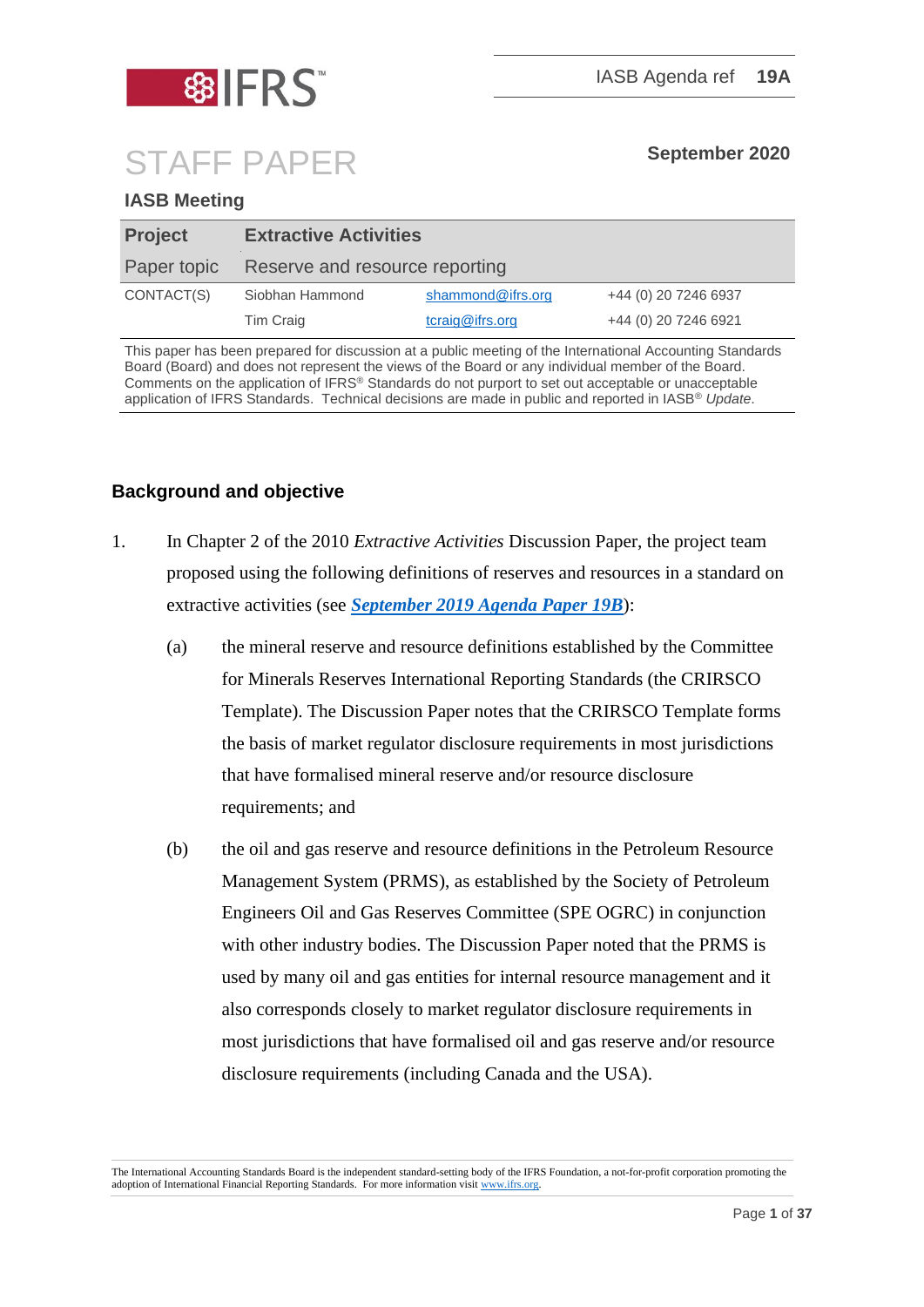- 2. Feedback to the Discussion Paper and from more recent outreach indicates that primary users of financial statements find reserve and resource information useful. However, feedback also indicates that reserve and resource reporting between jurisdictions, and entities in the same jurisdiction, (either as part of, or outside, the financial statements) is not consistent and comparable. In addition, regulatory requirements for the disclosure of reserve and resource information differ between jurisdictions. Hence information is not always publicly available for entities with extractive activities (see *[March 2019 Agenda Paper 19](https://cdn.ifrs.org/-/media/feature/meetings/2019/march/iasb/ap19-extractive-activities.pdf)* and *[September 2019 Agenda](https://cdn.ifrs.org/-/media/feature/meetings/2019/september/iasb/ap19b-extractive-activities.pdf)  [Paper 19B](https://cdn.ifrs.org/-/media/feature/meetings/2019/september/iasb/ap19b-extractive-activities.pdf)*).
- 3. Consequently, the Board asked staff to investigate further the diversity in (see *Agenda Paper 19*):
	- (a) the reserve and resource classification systems used—ie whether the reserve and resource classification systems mandated for use by individual jurisdictions align to the widely accepted classification systems of CRIRSCO and PRMS; and
	- (b) the disclosure of reserve and resource information—ie the diversity of regulatory requirements for the disclosure of reserve and resource information between jurisdictions.
- 4. In particular, the purpose of this paper is to help the Board understand:
	- (a) what reserve and resource classification systems are and who uses them; and
	- (b) the extent of reserve and resource information that is publicly available either as part of, or outside, the financial statements.
- 5. This paper presents our research findings about current practice regarding the disclosure of reserve and resource information. We have not considered the merits of our research findings and whether we think they provide evidence that there is a problem that needs to be addressed by standard-setting. We will provide the Board with an analysis of all research findings when the Board is asked to decide on the scope of the research project to replace or amend IFRS 6 *Exploration for and Evaluation of Mineral Resources*.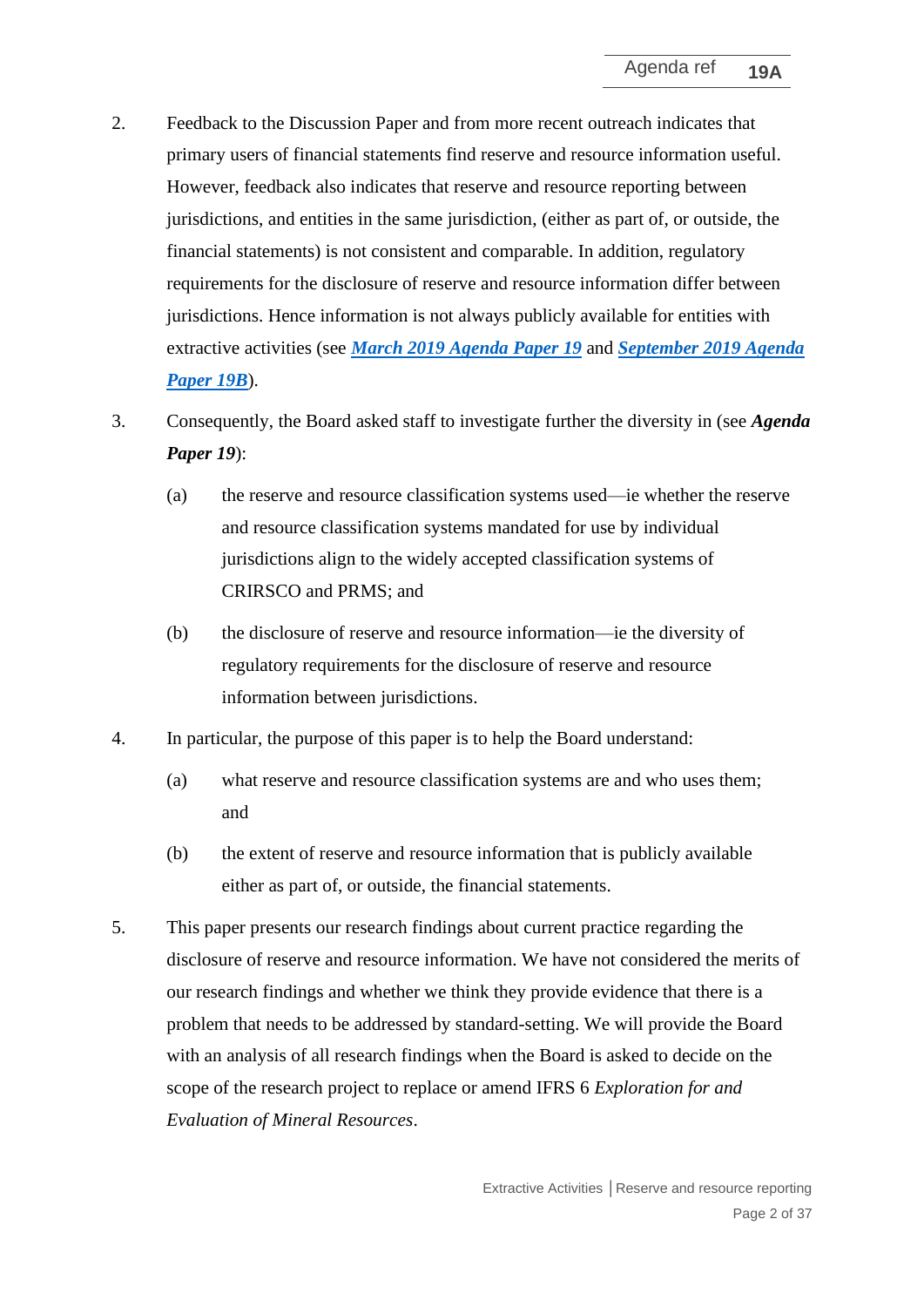## **Overview**

- 6. This paper is structured as follows:
	- (a) Key findings (paragraphs 7-10);
	- (b) Reserve and resource classification systems (paragraphs 11-20);
		- (i) What is a reserve and resource classification system and who uses it? (paragraphs 11-12);
		- (ii) What is meant by 'reserve' and 'resource'? (paragraphs 13-14);
		- (iii) Relationship between reserve and resource reporting and the financial statements (paragraphs 15-17);
		- (iv) Regulation of reserve and resource information disclosed to the public (paragraphs 18-20);
	- (c) Research findings (paragraphs 21-28);
		- (i) Reserve and resource classification systems (paragraphs 21-25);
		- (ii) Disclosure of reserve and resource information outside the financial statements (paragraphs 26-28);
	- (d) Feedback (paragraphs 29-33);
		- (i) Needs of primary users of financial statements (paragraphs 29- 30);
		- (ii) Diversity of regulatory requirements for disclosure of reserve and resource information outside the financial statements (paragraphs 31-33);
	- (e) Question for the Board;
	- (f) Appendix A— Extract from Chapter 2 of the 2010 *Extractive Activities* Discussion Paper;
	- (g) Appendix B—Summary of stock exchange regulatory requirements.

## **Key findings**

7. In line with feedback already considered by the Board, our research findings indicate that most jurisdictions have regulatory requirements for entities with extractive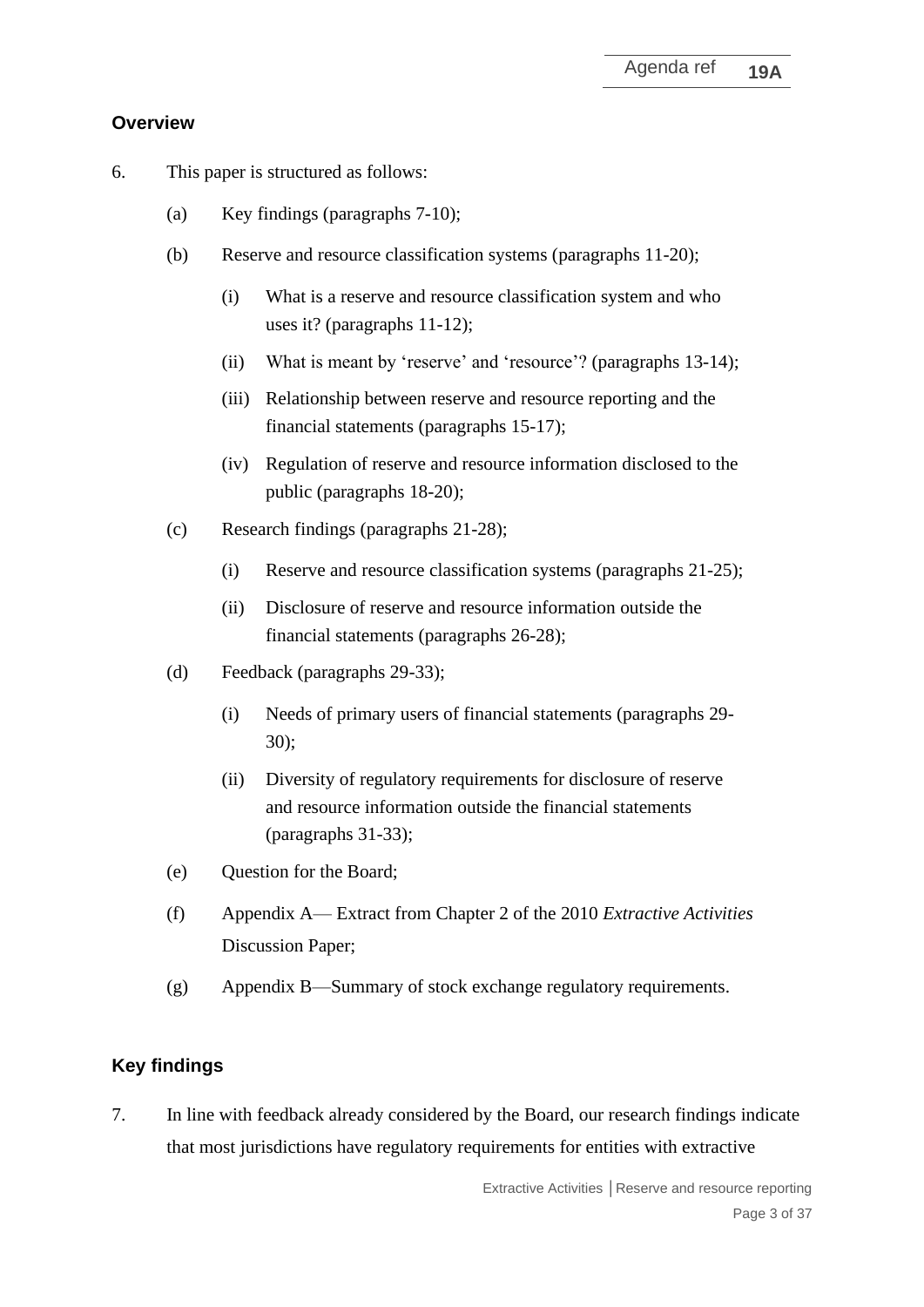activities that specify the use of a particular reserve and resource classification system. These classification systems generally align with the widely accepted reserve and resource classification systems of CRIRSCO and PRMS (see paragraphs 21-25).

- 8. Regulatory requirements for the disclosure of reserve and resource information outside the financial statements can differ significantly between jurisdictions (see paragraphs 26-28).
- 9. Users of financial statements rely on reserve and resource information, which is generally found outside the financial statements, to enhance their understanding of the financial statements of an entity with extractive activities. Feedback from users of financial statements also indicates that reserve and resource information disclosed often lacks comparability and consistency (both between entities in the same industry and between jurisdictions) which can affect their understanding of the financial statements (see paragraphs 29-33).
- 10. Overall, our research findings indicate that:
	- (a) the reserve and resource classification systems that jurisdictions require extractives entities to use generally align with the widely accepted reserve and resource classification systems of CRIRSCO (for minerals) and PRMS (for oil and gas);
	- (b) however, the regulatory requirements for the disclosure of reserve and resource information (prepared applying those classification systems) differ between jurisdictions.

#### **Reserve and resource classification systems**

#### *What is a reserve and resource classification system and who uses it?*

11. Reserve and resource classification systems establish standards for the public reporting of reserve and resource information—in other words, similar to IFRS Standards, classification systems act as a comprehensive framework for the preparation and disclosure of reserve and resource information.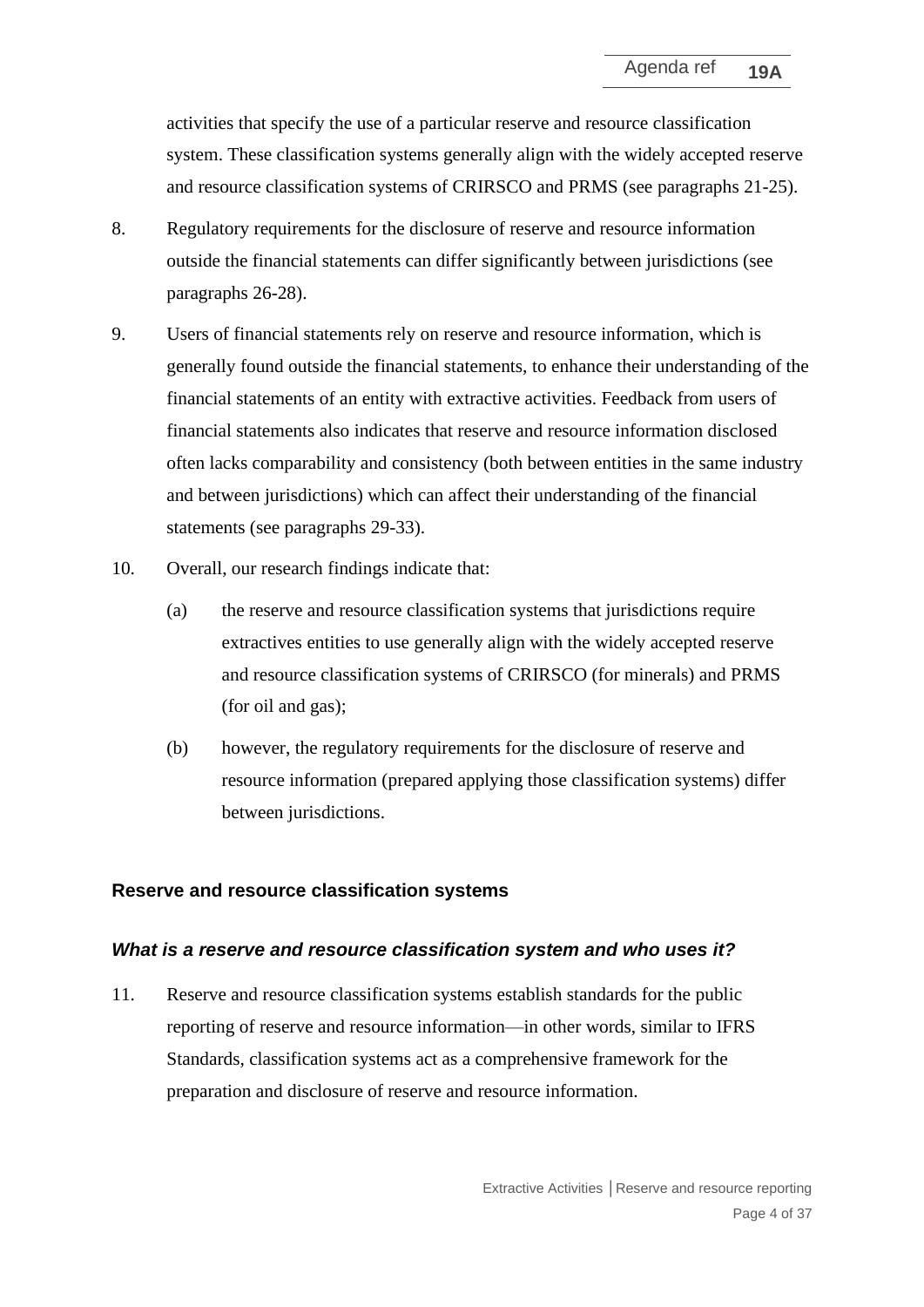- 12. Reserve and resource information prepared using a classification system is prepared by geologists (and other experts, such as metallurgists) for use by other geologists, mine engineers and specialist investors. This means that reserve and resource reports are scientific and technical reports prepared for subject matter experts, for example:
	- (a) geologists and mine engineers can use the reserve and resource information to determine the best method for extraction; and
	- (b) specialist investors can use the reserve and resource information to estimate matters such as the life of the project (ie how long extraction can be sustained by an entity on an individual project), the quality of the minerals or oil and gas deposit, and the value of the minerals or oil and gas property.

#### *What is meant by 'reserve' and 'resource'?*

- 13. Paragraph 2.4 of the Discussion Paper explained that the basic concepts of a 'reserve' and a 'resource' are (see also Appendix A):
	- (a) reserves generally refer to the quantity of minerals or oil and gas that is estimated to be economically recoverable (ie reserve quantities are an estimate of the aggregate future production of minerals or oil and gas);
	- (b) resources generally refer to the quantity of minerals or oil and gas that has been discovered but is not yet capable of being classified as a reserve; and
	- (c) reserves and resources are generally classified into subcategories according to the level of confidence associated with the estimate of the reserve or resource quantities.
- 14. In paragraph 2.5 of the Discussion Paper, the project team also explained that the major differences in the various definitions of reserves and resources relate to the scope and specificity of those definitions and also to the assumptions that are used in estimating and classifying reserves and resources. However, since 2010, jurisdictions with significant extractives industries have been working towards the alignment of reserve and resource classification systems. As a result, our research indicates that many jurisdictional reserve and resource classification systems align with the widely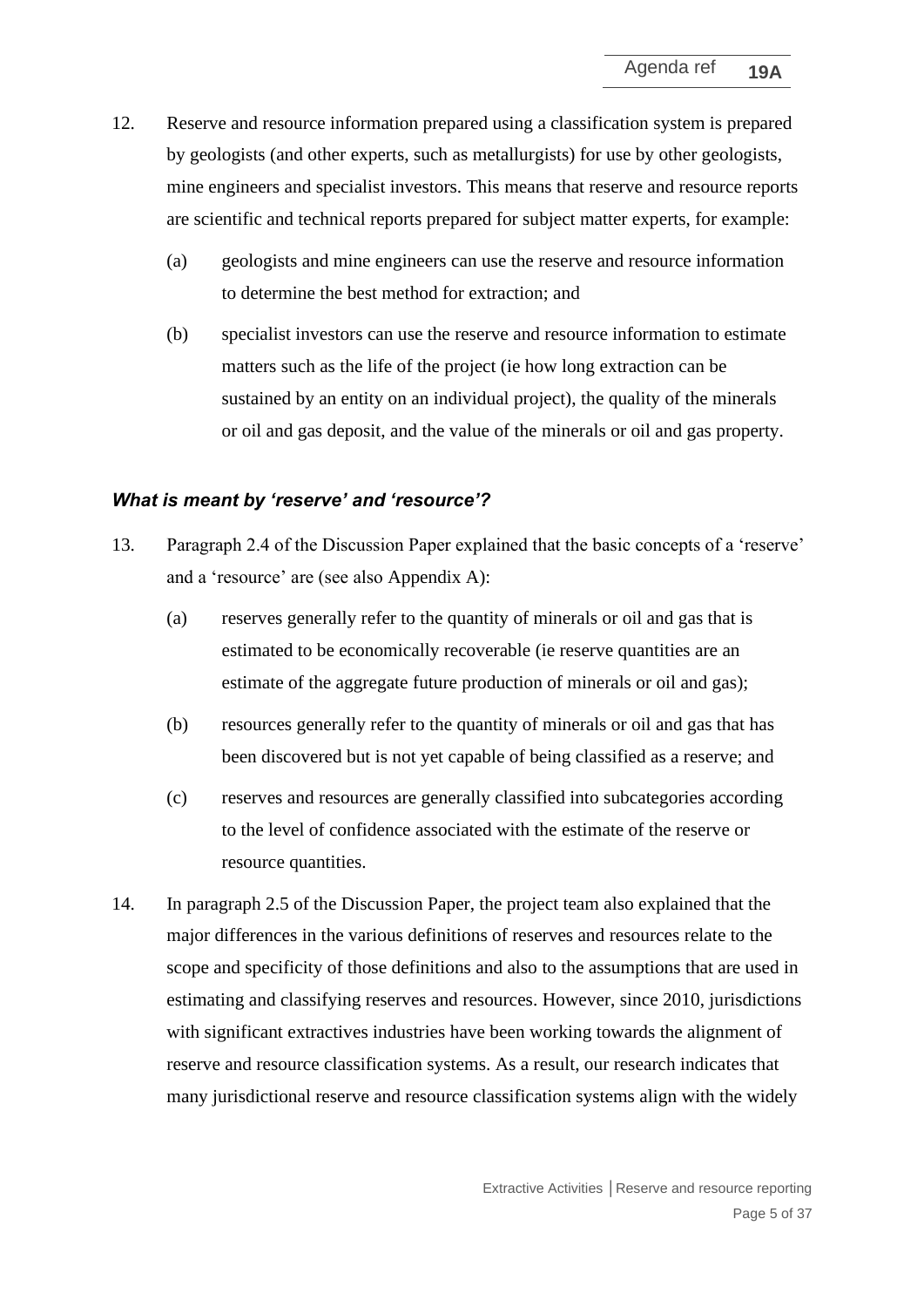accepted reserve and resource classification systems of CRIRSCO and PRMS (see paragraphs 21-25).

#### *Relationship between reserve and resource reporting and the financial statements*

- 15. Only a limited amount of reserve and resource information prepared in accordance with a particular reserve and resource classification system is also used in preparing an entity's financial statements. For example, quantities of reserves and resources are used in impairment testing of extractive activities assets and in unit of production depreciation calculations for producing assets.
- 16. To comply with a reserve and resource classification system when estimating a reserve or resource, an entity must comply with the specific requirements of that classification system. This includes ensuring that all the relevant technical information (including the judgements and assumptions applied by the relevant experts such as geologists and engineers) that was used to develop an estimate of a reserve or resource complies with the requirements of the specific classification system. Technical reports of this nature can span over several hundred pages depending on the requirements of the relevant classification system and the size of the project. However, disclosure of all the relevant technical information is not required in the financial statements when using a reserve or resource estimate as an input for the preparation of financial statements.
- 17. Utilising reserve and resource information in the preparation of financial statements can require management judgement. For example, a geologist's estimate of a reserve will not be a single figure, but rather a statistical range in which the geologist is comfortable operating. More generally, geologists exercise conservatism because there is an inherent degree of uncertainty when estimating reserves and resources. Furthermore, technical reports of this nature are not required to be prepared on an annual basis and therefore assumptions may need to be made regarding changes as a result of, for example, extraction of minerals or oil and gas in the intervening period. Some stakeholders from recent outreach said that, in their view, reserve and resource information is relevant information for users of financial statements because entities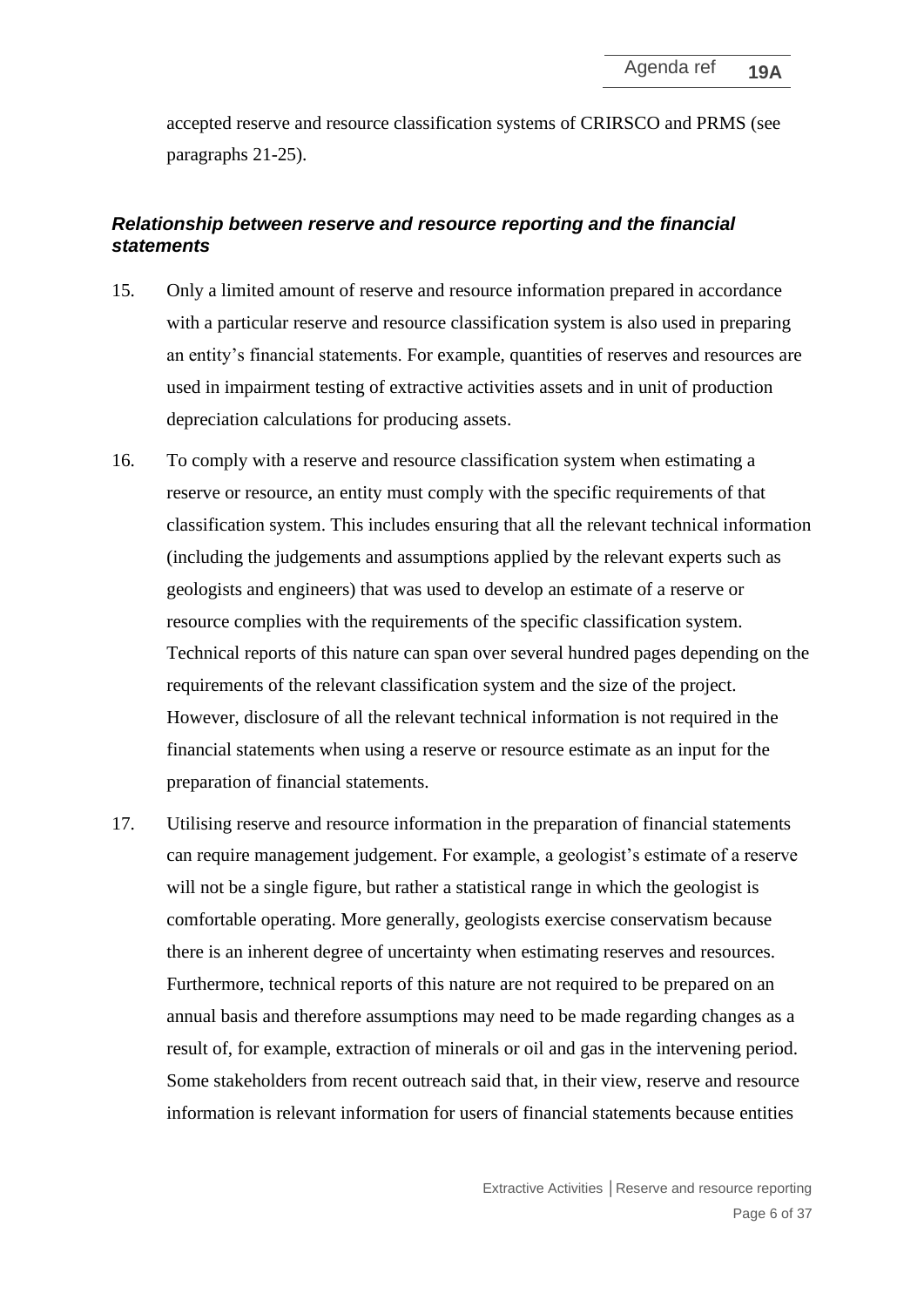use some of that information in the preparation of their financial statements (see paragraph 15).

### *Regulation of reserve and resource information disclosed to the public outside the financial statements*

- 18. Reserve and resource classification systems generally have minimum competency requirements that must be met by the lead geologist (or other expert) authorising or signing-off the reserve and resource information being disclosed to the public. In such cases, this 'competent person' is required to authorise all public disclosures an entity makes in relation to reserve and resource information and exploration results prepared in compliance with the classification system.
- 19. Reserve and resource classification systems can be treated as a minimum set of requirements for the disclosure of reserve and resource information outside the financial statements in particular jurisdictions. For example:
	- (a) in developing a reserve and resource classification system, some jurisdictions will add disclosure requirements to those required by the CRIRSCO or PRMS classification systems; and
	- (b) some jurisdictions have additional regulatory requirements outside the reserve and resource classification systems for the purpose of disclosing relevant and useful reserve and resource information (that complies with the required reserve and resource classification systems) to users of financial information that are not subject matter experts.
- 20. Regulation of reserve and resource information disclosed outside the financial statements differs jurisdictionally. For example:
	- (a) in some jurisdictions geologists or other experts are liable for the reserve and resource information they authorise or sign-off while acting as a 'competent person';
	- (b) some jurisdictions have additional regulatory requirements which require the 'competent person' to be independent of the entity; and
	- (c) some jurisdictions have no regulation which geologists or other experts preparing reserve and resource information would be subject to.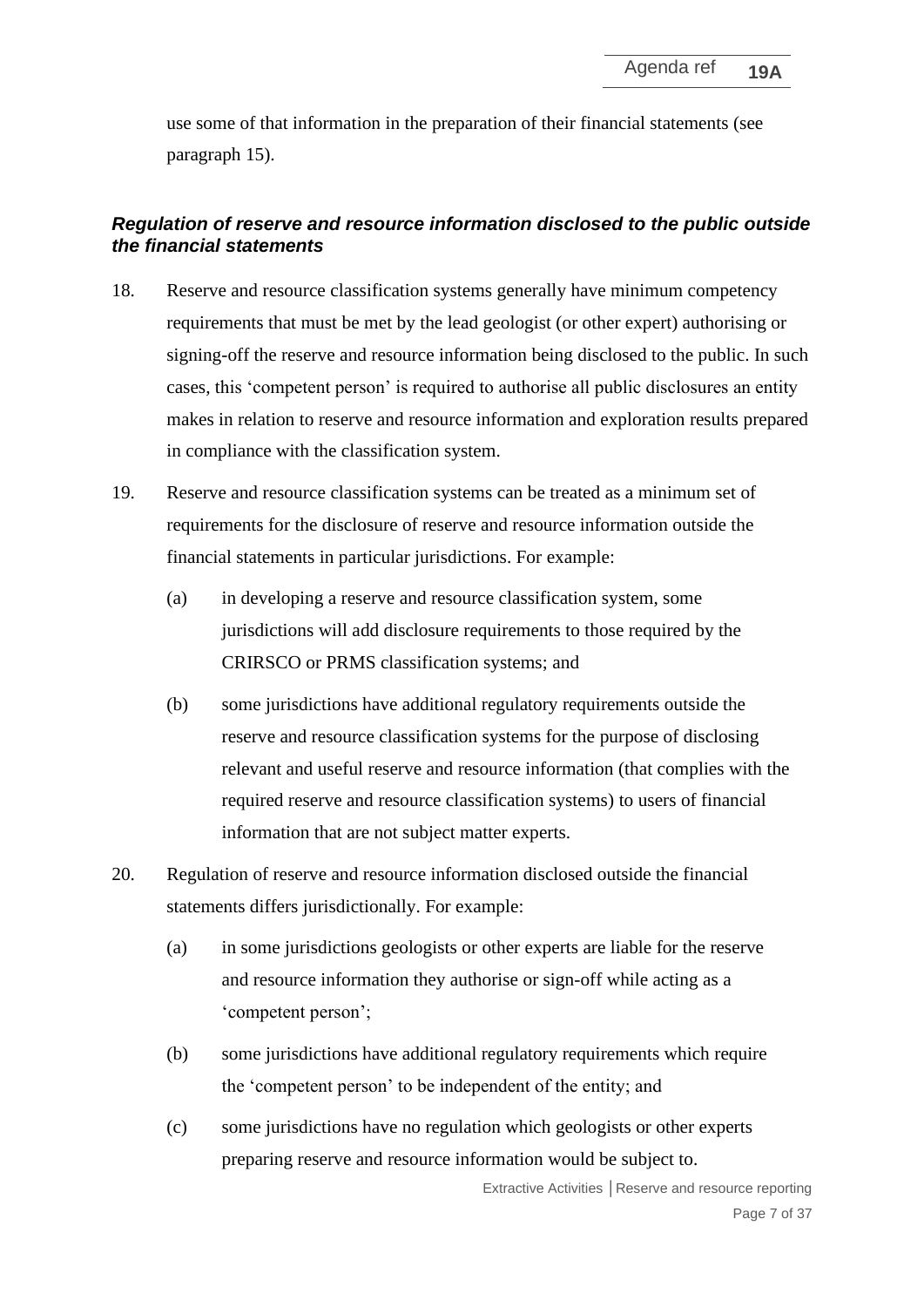# **Research findings**

#### *Reserve and resource classification systems*

- 21. The staff researched 177 jurisdictions (this was based on the jurisdictions analysed on the IFRS website at the time we commenced our research).
- 22. For each jurisdiction, staff researched the extent of the extractives industry in the jurisdiction and, if the extractives industry appeared to be significant to the jurisdiction, we then researched:
	- (a) whether entities in the jurisdiction were engaged in the extraction of minerals, oil or gas, or both;
	- (b) whether the jurisdiction has regulatory requirements (excluding local accounting standards) that require entities to apply a particular reserve and resource classification system and, if so, which reserve and resource classification system is required to be applied;
	- (c) whether the reserve and resource classification system required by (b) aligns with the reserve and resource classification systems as issued by CRIRSCO and PRMS; and
	- (d) whether the jurisdiction has regulatory requirements that require disclosure of reserve and resource information and, if so, where that information is required to be disclosed.
- 23. Of the 177 jurisdictions researched we were able to identify 46 jurisdictions that specify, as part of their local regulatory requirements, the reserve and resource classification system to be applied by entities with extractive activities. Of those 46 jurisdictions:
	- (a) twenty-eight require the application of a reserve and resource classification system that aligns with the widely accepted classification systems of CRIRSCO and PRMS<sup>1</sup>. Specifically:

<sup>&</sup>lt;sup>1</sup> Alignment with these classification systems was determined by reference to information available on the CRIRSCO and PRMS websites.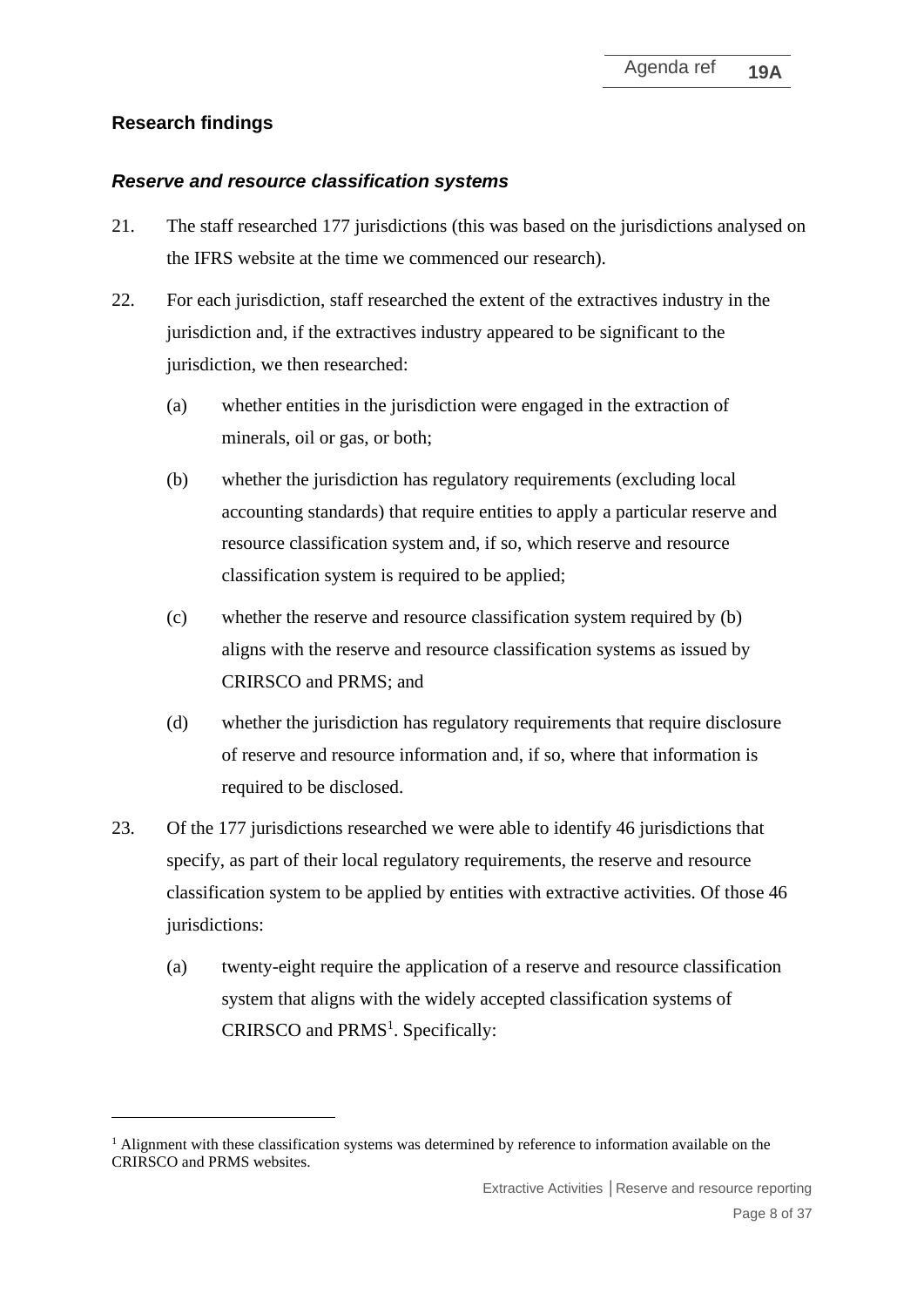- (i) we observed 20 different reserve and resource classification systems that align with CRIRSCO (some jurisdictions allow the application of more than one classification system);
- (ii) we observed 15 different reserve and resource classification systems that align with PRMS (this includes PRMS itself);
- (b) of the remaining 18 jurisdictions we were unable to determine the extent of alignment between the reserve and resource classification system specified for use in the jurisdiction and the widely accepted classification systems of CRIRSCO and PRMS.
- 24. Thirty-six of the 177 jurisdictions researched either had no extractives industry or the extractives industry was considered to be insignificant compared to other industries in the economy.
- 25. For the remaining 95 jurisdictions researched, we were unable to find the information described in paragraph 22. We were unable to conclude whether this was because:
	- (a) there are no regulatory requirements in the jurisdiction for entities with extractive activities to use a particular reserve and resource classification system; or
	- (b) regulatory requirements exist but we were unable to locate them, for example because no English translation was available or because the regulatory requirements are not available online.

#### *Disclosure of reserve and resource information outside the financial statements*

- 26. To assist the Board in developing an understanding of the diversity of disclosure requirements for reserve and resource information, and therefore the availability of the information for users, we also selected a sample of nine jurisdictions and focused on the regulatory requirements for minerals and oil and gas entities listed on the local stock exchange. The nine jurisdictions were selected because they include:
	- (a) the three countries (Canada, the United Kingdom and the United States of America) on whose stock exchanges the majority (by market capitalisation) of entities with extractive activities are listed;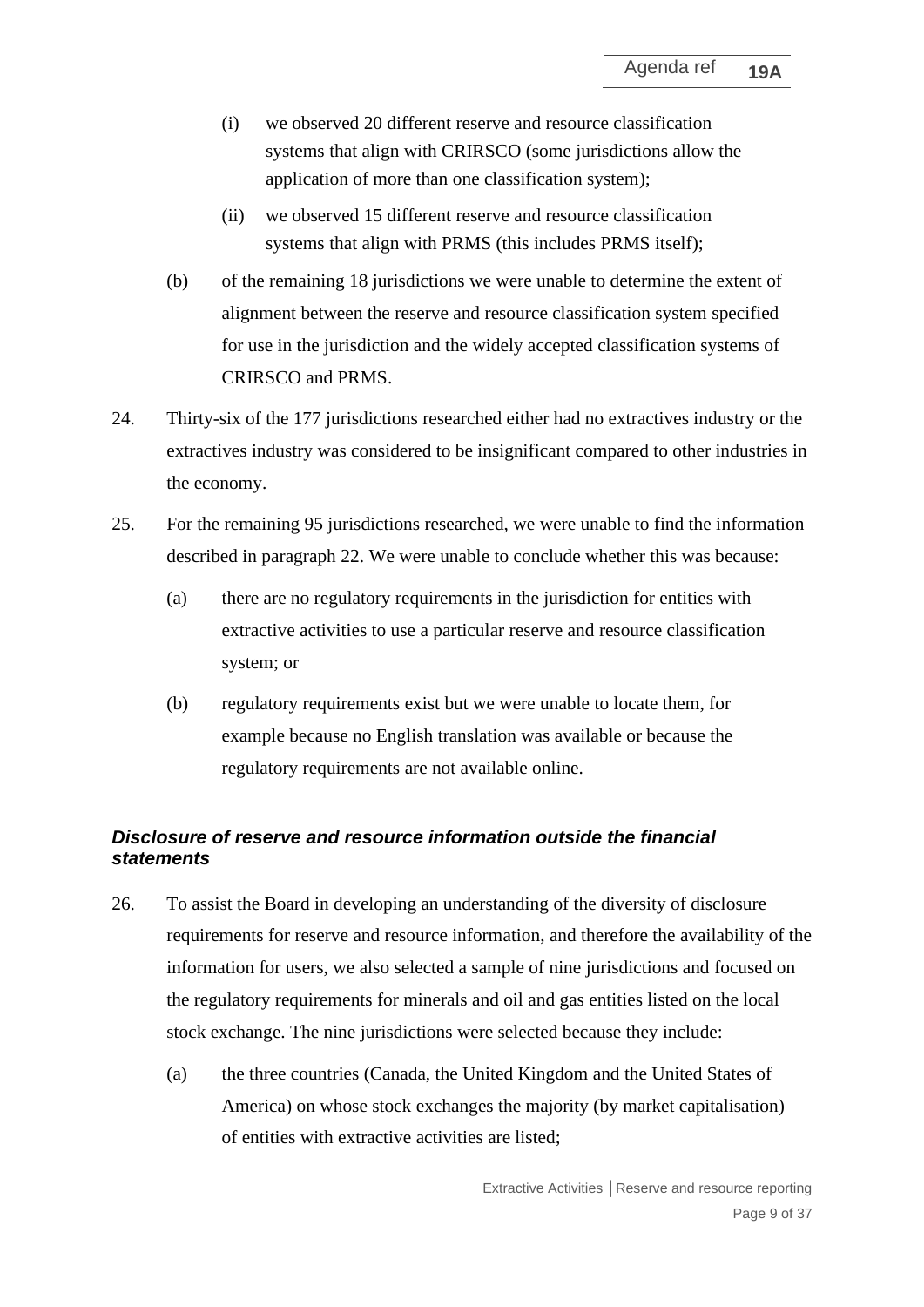- (b) the other jurisdictions that helped develop the 2010 Discussion Paper and have important extractive industries (Australia, Norway and South Africa); and
- (c) other jurisdictions in which extractive activities contribute significantly to the jurisdiction's economy (Brazil, China and Russia).
- 27. Based on the research we performed on these nine jurisdictions, we have made the following observations:
	- (a) Regulatory requirements for the disclosure of reserve and resource information outside the financial statements for oil and gas entities appear to be more common than for minerals entities. In addition, they require more regular disclosure for oil and gas entities than for minerals entities. Specifically, we observed that oil and gas entities are generally required to publicly report specific reserve and resource information on an annual basis outside the financial statements whereas this is not always the case for minerals entities. Minerals entities instead are generally subject to continuous disclosure requirements which require the disclosure of reserve and resource information when that information is deemed to be material (ie both material to the market and also when then there is a material change to the reserve and resource information that has previously been disclosed to the public).
	- (b) More generally, regulatory requirements appear to focus on the reporting of reserve information whereas the reporting of resource information is more discretionary.
	- (c) The classification of the reserves (eg proved or proved and probable) and resources that are required to be disclosed can vary between jurisdictions.
	- (d) The extent of regulatory requirements for the disclosure of reserve and resource information outside the financial statements differ depending on how predominant the minerals or oil and gas industries are in the jurisdiction (for example, where a jurisdiction has a large minerals industry there will tend to be more detailed regulatory requirements for the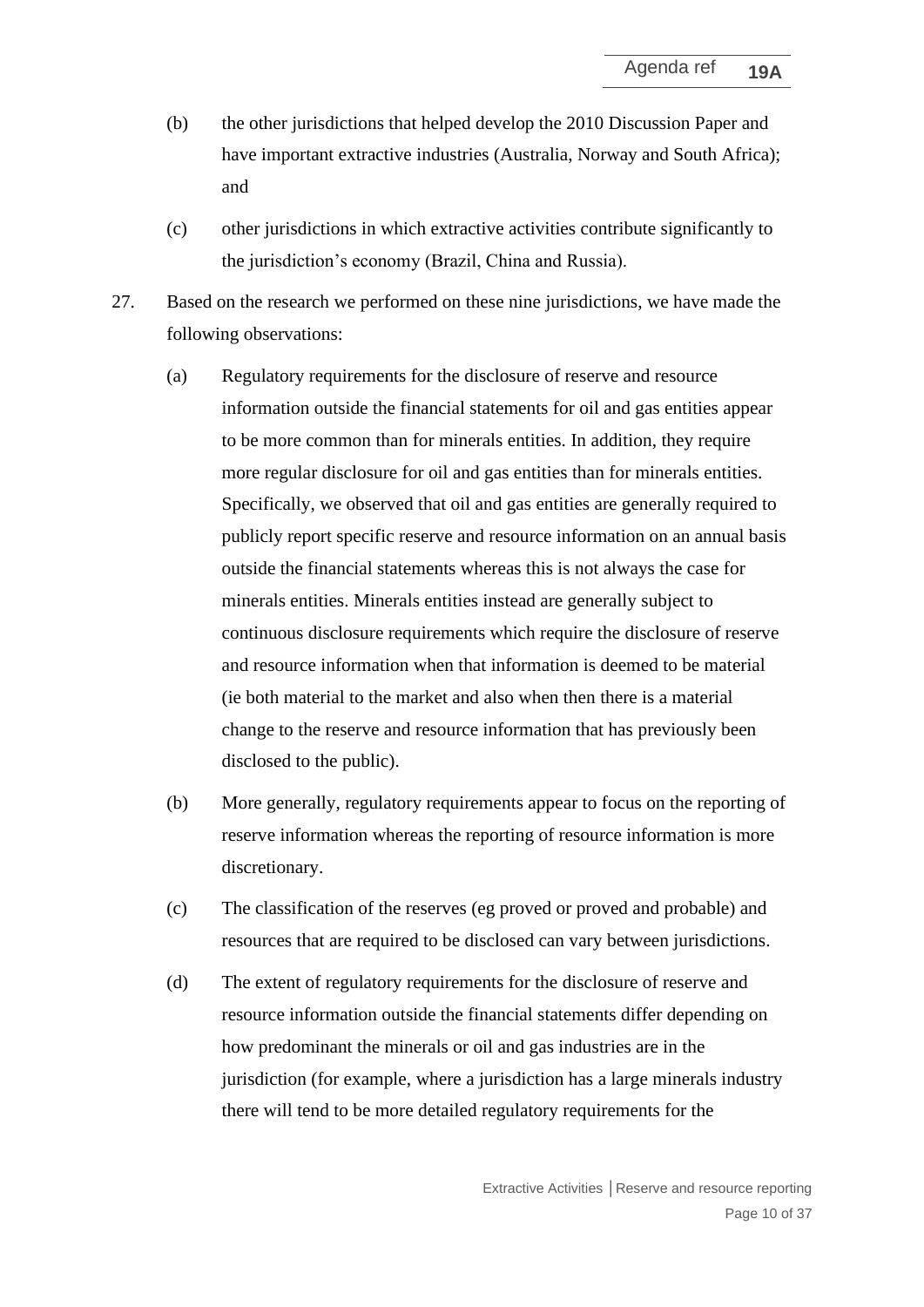disclosure of minerals reserves and resources than for oil and gas reserves and resources).

- (e) A few jurisdictions do not mandate the disclosure of reserve and resource information outside the financial statements, or have very limited regulatory requirements.
- (f) None of the regulatory requirements researched specify requirements for the disclosure of reserve and resource information as part of the financial statements. Some of the reserve and resource information required in the United Stated of America is supplementary information to the financial statements.
- 28. Appendix B summarises the stock exchange regulatory requirements related to reserve and resource information for each of the nine jurisdictions sampled (see paragraph 26).

#### **Feedback**

#### *Needs of primary users of financial statements*

- 29. Paragraphs 2.7 and 2.8 of the Discussion Paper summarise the financial reporting needs of users. In summary, the project team considered that in order for definitions of reserves and resources in an extractive activities standard to be useful, the standard would need to have definitions of minerals and oil and gas reserves and resources that are consistent and compatible with financial reporting methodologies and requirements.
- 30. As part of more recent outreach, staff spoke with investors and other users of financial statements of entities with extractive activities (see *[September 2019 Agenda Paper](https://cdn.ifrs.org/-/media/feature/meetings/2019/september/iasb/ap19a-extractive-activities.pdf)  [19A](https://cdn.ifrs.org/-/media/feature/meetings/2019/september/iasb/ap19a-extractive-activities.pdf)* and *[June 2020 Agenda Paper 19A](https://cdn.ifrs.org/-/media/feature/meetings/2020/june/iasb/ap19a-extractive-activities.pdf)*). Feedback indicated that:
	- (a) users rely on the reporting of non-IFRS information outside the financial statements by entities with extractive activities, such as an entity's reserve and resource information, to complement and enhance their understanding of the financial statements;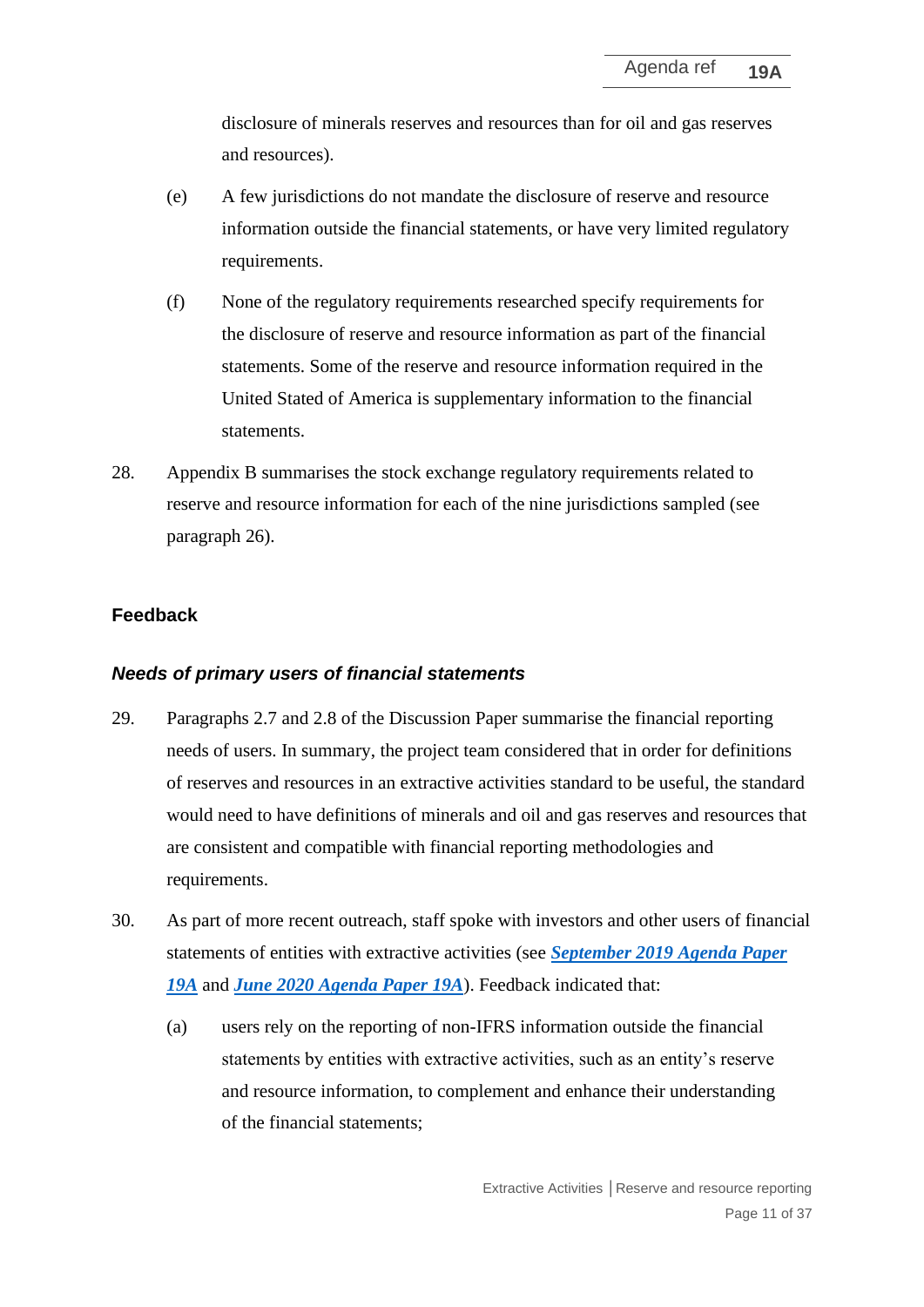- (b) the non-IFRS information being reported often lacks comparability and consistency which can affect users' understanding of these entities; and
- (c) the non-IFRS information which users rely upon is not always publicly available for all entities with extractive activities.

#### *Diversity of regulatory requirements for disclosure of reserve and resource information outside the financial statements*

- 31. Feedback from recent outreach indicates that there is generally a regulatory requirement in place to use a particular reserve and resource classification system within each jurisdiction. Feedback also indicates that while most jurisdictions have their own requirements for the use of reserve and resource classification systems, these systems are updated periodically by reference to reserve and resource classification systems used in other jurisdictions.<sup>2</sup> This would be expected to result in reserve and resource classification systems that predominantly align across jurisdictions (see *[March 2019 Agenda Paper 19](https://cdn.ifrs.org/-/media/feature/meetings/2019/march/iasb/ap19-extractive-activities.pdf)* and *[June 2020 Agenda Paper 19A](https://cdn.ifrs.org/-/media/feature/meetings/2020/june/iasb/ap19a-extractive-activities.pdf)*).
- 32. However, feedback also indicates that the disclosure requirements for reserve and resource information differs between jurisdictions (see *[June 2020 Agenda Paper 19A](https://cdn.ifrs.org/-/media/feature/meetings/2020/june/iasb/ap19a-extractive-activities.pdf)* and paragraphs 26-28). In particular:
	- (a) in some jurisdictions disclosure requirements for reserve and resource information are mandated by the stock exchange on which the entity is listed;
	- (b) in some jurisdictions the local stock exchange requires the use of a particular reserve and resource classification system only if an entity voluntarily discloses reserve and resource information;
	- (c) in some jurisdictions the local national standard-setter has specified requirements for the disclosure of reserve and resource information as part of, or supplementary to, the financial statements. For example:

<sup>2</sup> For example, recent updates to the *Classifications for Oil and Gas Resources and Reserves* and *Classifications for Mineral Resources and Mineral Reserves* in China and *SEC Industry Guide 7* in the United States of America.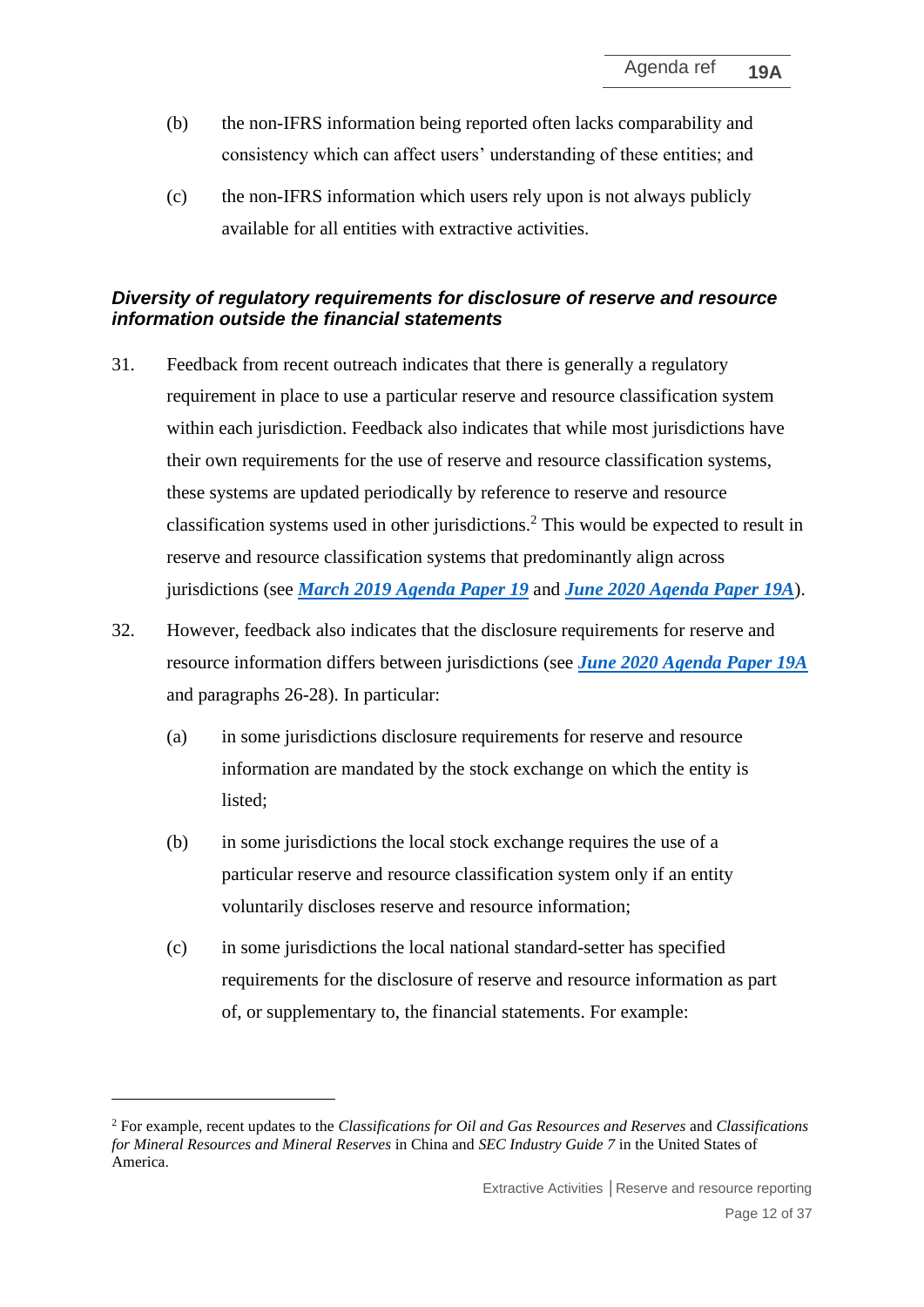- (i) the *Guidance Note on Accounting for Oil and Gas Producing Activities* issued by the Institute of Chartered Accountants of India requires entities to disclose oil and gas reserves in their financial statements;
- (ii) Chinese Accounting Standard Chinese Accounting Standard, ASBE 27 *Extraction of Oil & Natural Gas* requires disclosure of oil and gas reserves by geography in entities' financial statements; and
- (iii) FASB Accounting Standards Codification® Topic 932 *Extractive Activities—Oil and Gas* in the United States of America requires disclosures of reserve and resource information as supplementary information to the financial statements;
- (d) in some jurisdictions there are no regulatory requirements for the disclosure of reserve and resource information.
- 33. Some stakeholders said that even if there are no regulatory requirements in their jurisdiction, it is industry practice to disclose information about an entity's reserves and resources using widely accepted classification systems, such as those developed using the CRIRSCO and PRMS classification systems.

#### **Question for the Board**

#### **Question**

Does the Board have any comments on the disclosure of reserve and resource information?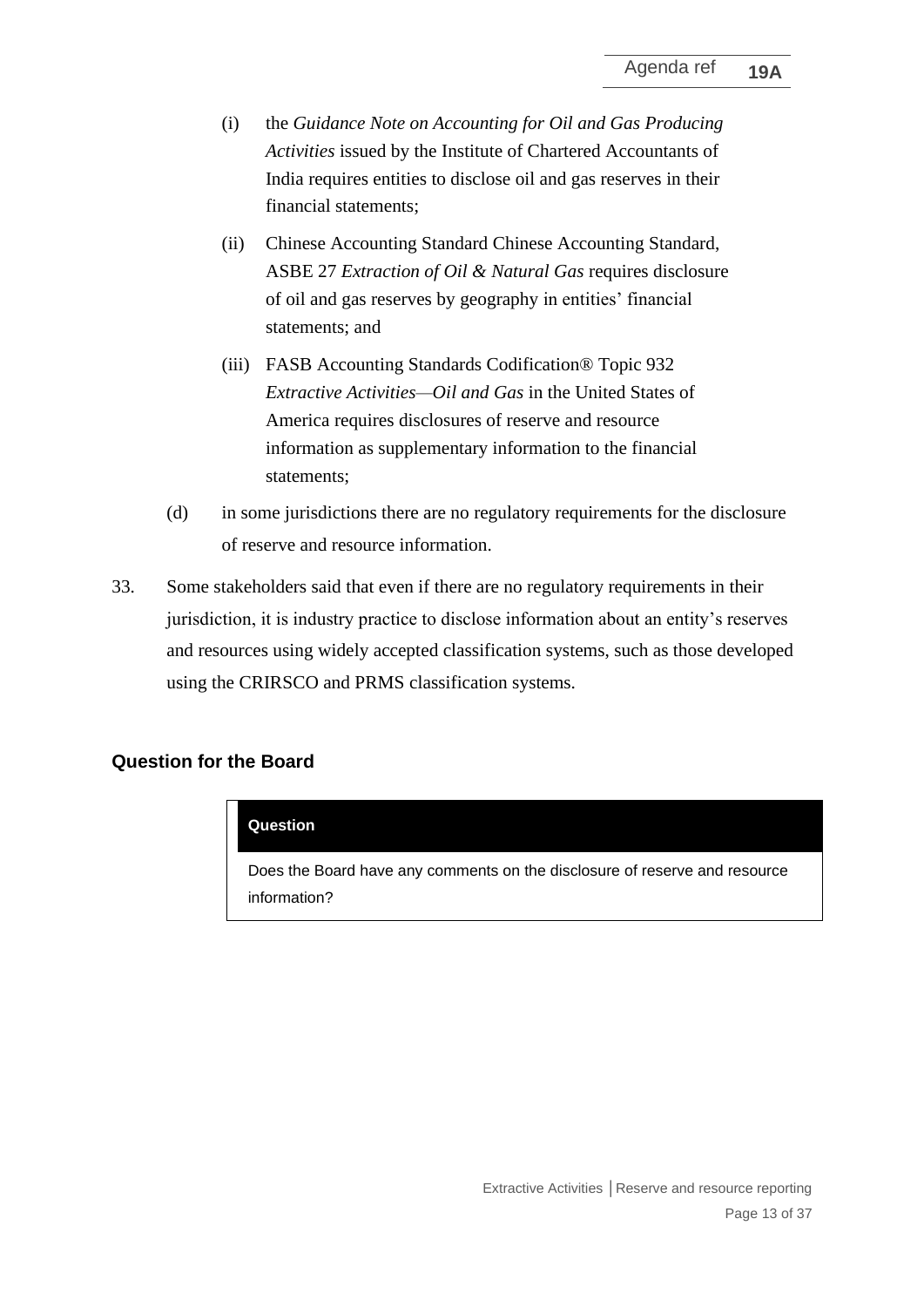## **Appendix A—Extract from Chapter 2 of the 2010** *Extractive Activities* **Discussion Paper**

…

#### **Chapter 2 – Definitions of reserves and resources**

#### **Introduction**

2.1 Reserves and resources are either the most significant assets or amongst the most significant assets for most entities engaged in extractive activities. Assessing the financial position and performance of an entity engaged in extractive activities in order to make economic decisions therefore requires an understanding of the entity's minerals or oil and gas reserves and resources, which are the source of future cash flows. This chapter considers the definitions of reserves and resources that should be used in financial reporting in order to facilitate this assessment. Subsequent chapters of this discussion paper consider how reserve and resource information should be reflected in the financial statements and in the notes.

#### **Reserves and resources**

- 2.2 Broadly speaking, the underlying purpose of reserve and resource definitions is to communicate information about the quantity of minerals or oil and gas that is estimated to exist in a deposit and may be recoverable<sup>3</sup>. However, identifying the definitions of reserves and resources that should apply in the financial reporting of minerals and oil and gas extractive activities is not straightforward, primarily because there is no single, generally accepted definition of reserves and resources that applies both to minerals and to oil and gas.
- 2.3 Most definitions of reserves and resources share similar nomenclature and basic concepts. This is because these definitions mainly derive from a system recommended by VE McKelvey of the United States Geological Survey in the early 1970s (and commonly referred to as the 'McKelvey box' diagram).
- 2.4 The basic concepts of a 'reserve' and a 'resource' are as follows:
	- (a) Reserves generally refer to the quantity of minerals or oil and gas that is estimated to be economically recoverable from the earth. In other words, reserve quantities are an estimate of the aggregate future production of minerals or oil and gas.
	- (b) Resources generally refer to the quantity of minerals or oil and gas that has been discovered but is not yet capable of being classified as a reserve<sup>4</sup>. This may be because:
		- (i) insufficient drilling, analysis and planning have been undertaken to indicate whether the minerals or oil and gas may be economically recoverable;

<sup>&</sup>lt;sup>3</sup> In the minerals industry, reserves and resources are usually quantified in terms of tonnages. In the oil and gas industry, reserves and resources are usually expressed in terms of volumes and quantified as barrels of oil or cubic feet of gas.

<sup>4</sup> Particularly in the oil and gas industry, the term 'resources' can also be used to refer to quantities that have not yet been discovered.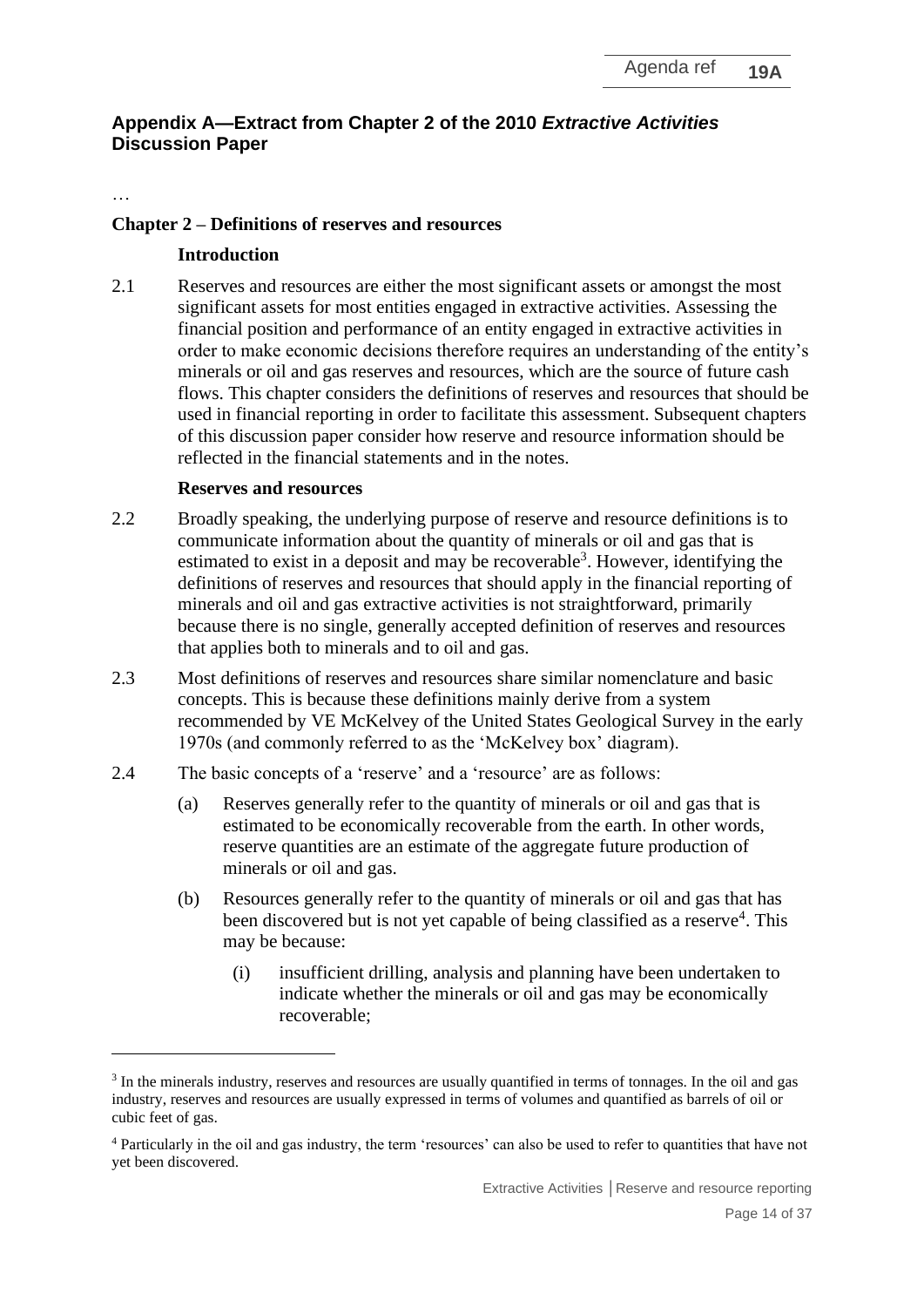- (ii) the minerals or oil and gas are not expected to be economically recoverable under current economic conditions, but there are reasonable prospects for such economic conditions to change and thereby allow for eventual economic extraction; or
- (iii) development and production of the minerals or oil and gas deposit are contingent on other factors that may prevent timely development of the property, such as the need to develop a market for the production or to respond to environmental concerns.
- (c) Reserves and resources are generally classified into subcategories according to the level of confidence associated with the estimate of the reserve or resource quantities.
- 2.5 The major differences in the various definitions of reserves and resources relate to the scope and specificity of the definitions and also to the assumptions that are to be used in estimating and classifying reserves and resources. These differences in the detail of the definitions can be explained (at least in part) by two factors. First, although many of the definitions of mineral reserves and resources and oil and gas reserves and resources have common roots in the McKelvey box diagram, they have subsequently evolved largely independently of each other. This is not surprising given the different physical properties of minerals (solid) and oil and gas (typically fluid) and the fact that the minerals and oil and gas industries are typically regarded and organised as separate and distinct industries. Secondly, definitions of reserves and resources have been developed by various organisations around the world, such as industry and professional associations, securities regulators and other government and international agencies. In some cases, the definitions differ because they were developed to meet different information needs. For instance, for some commodities, there are differences in the definitions of reserves and resources used to report information on reserves (and sometimes resources) to investors, to the entity's management, and to governmental or international agencies for natural resource management purposes. In other cases, the definitions of reserves and resources differ between jurisdictions even though they are intended to meet the same information needs (eg to report reserve and resource information to investors).
- 2.6 Consequently, the definition of a 'reserve' and a 'resource' (or similar terms) can vary depending on the industry, the jurisdiction and the reason for preparing the estimate. This diversity in definitions can make it difficult to compare the reserve and resource information that has been reported by different entities. This is not helpful to users of financial reports.

#### **Financial reporting needs**

- 2.7 In defining reserves and resources in an IFRS for extractive activities, the project team considers that:
	- (a) consistent definitions of minerals and oil and gas reserves and resources should be used; and
	- (b) these definitions should be compatible with financial reporting methodologies and requirements.
- 2.8 Consistent definitions of minerals and oil and gas reserves and resources are needed as part of developing accounting and disclosure requirements that are comparable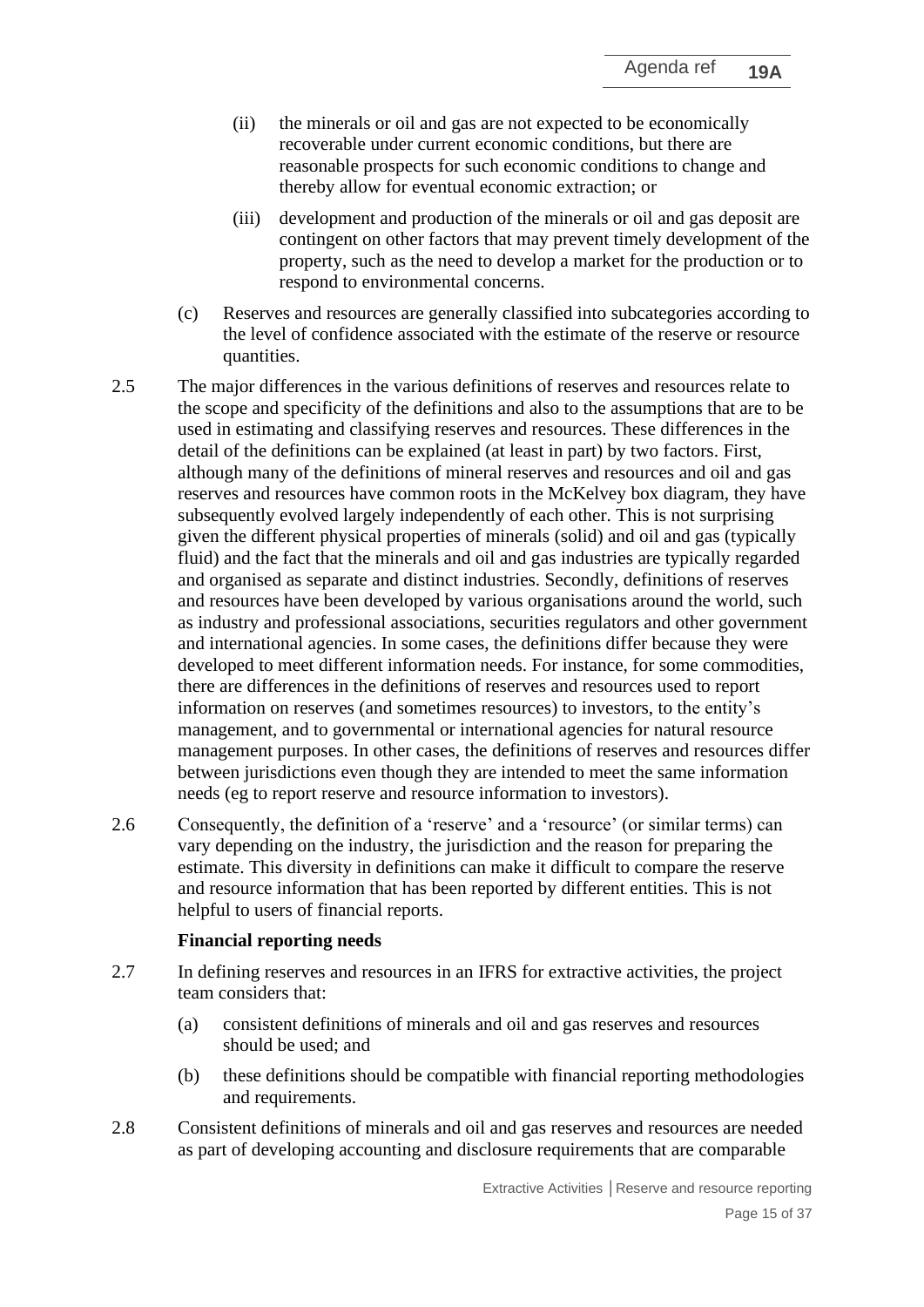within and across the two industries. As noted in Chapter 1, this is one of the research project's objectives.

…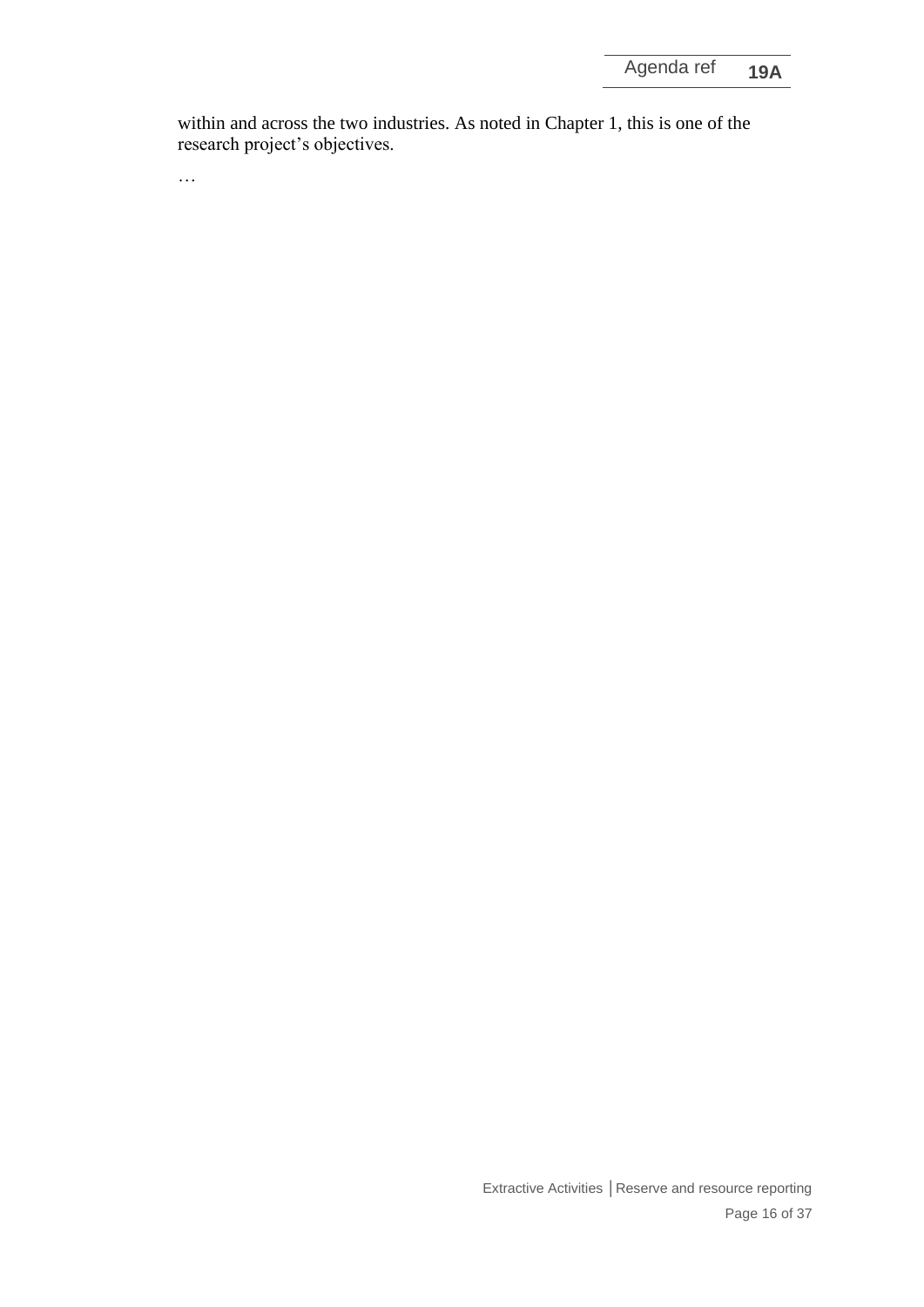#### **Appendix B—Summary of stock exchange regulatory requirements**

B1. The following tables summarise the stock exchange regulatory requirements related to the disclosure of reserve and resource information outside the financial statements for each of the nine jurisdictions researched being Australia, Brazil, Canada, China, Norway, Russia, South Africa, the United Kingdom and the United States of America (see paragraphs 26-28).

#### *Australia—minerals*

| What reserve and<br>resource system is<br>mandated?                                                                                        | Is the reserve<br>and resource<br>system aligned<br>to CRIRSCO? | Are entities listed on the local stock exchange required to disclose to the public reserve and<br>resource information?                                                                                                                                                                                                                                                                                                                                                                                                                                                                                                                                                                |
|--------------------------------------------------------------------------------------------------------------------------------------------|-----------------------------------------------------------------|----------------------------------------------------------------------------------------------------------------------------------------------------------------------------------------------------------------------------------------------------------------------------------------------------------------------------------------------------------------------------------------------------------------------------------------------------------------------------------------------------------------------------------------------------------------------------------------------------------------------------------------------------------------------------------------|
| <b>Australasian Code</b><br>for Reporting of<br><b>Exploration Results,</b><br><b>Mineral Resources</b><br>and Ore Reserves<br>(JORC Code) |                                                                 | Chapter 5 Additional reporting on mining and oil and gas production and exploration of the<br>Australian Stock Exchange Listing Rules <sup>5</sup><br>a mining entity must include a mineral resources (inferred, indicated and measured) and ore<br>reserves (proved and probable) statement in its annual report<br>o must be split by information about quantity, grade and geography<br>specific requirements exist for (i) initial application / first time reporting; and (ii) material<br>changes in reserves and resources of material mineral projects<br>requirements for exploration results (eg drilling)<br>prepared by a competent person (does not need to be external) |

<sup>5</sup> See: [https://www.asx.com.au/documents/rules/Chapter05.pdf.](https://www.asx.com.au/documents/rules/Chapter05.pdf)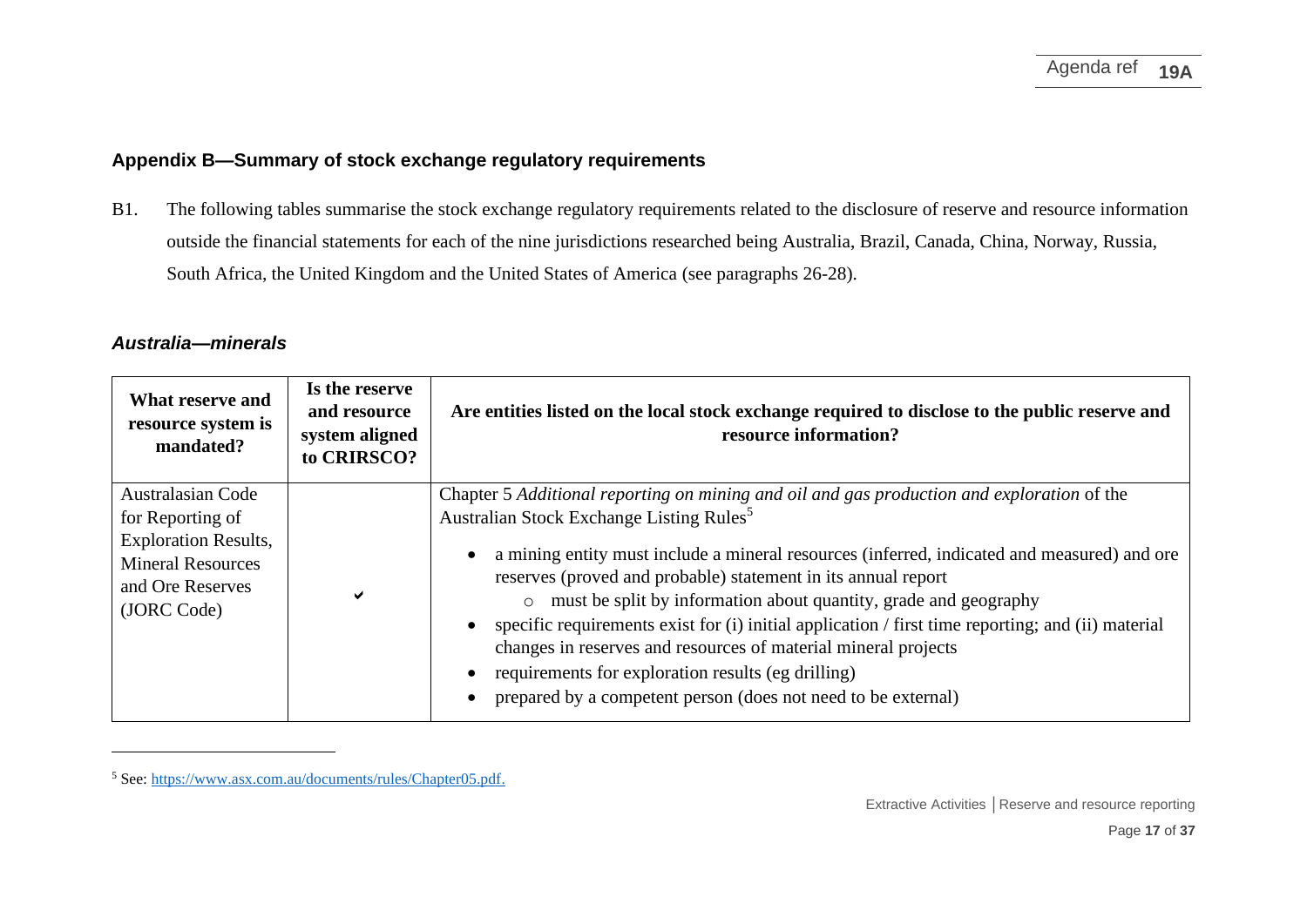#### *Australia—oil and gas*

| What reserve and<br>resource system is<br>mandated? | Is the reserve<br>and resource<br>system aligned<br>to PRMS? | Are entities listed on the local stock exchange required to disclose to the public reserve and<br>resource information?                                                                                                                                                                                                                                                                                                                                                                                                                                                                                                                                                                                                                                                                                                                                                                                                                                                                                                                                                                                                                                                                                                               |
|-----------------------------------------------------|--------------------------------------------------------------|---------------------------------------------------------------------------------------------------------------------------------------------------------------------------------------------------------------------------------------------------------------------------------------------------------------------------------------------------------------------------------------------------------------------------------------------------------------------------------------------------------------------------------------------------------------------------------------------------------------------------------------------------------------------------------------------------------------------------------------------------------------------------------------------------------------------------------------------------------------------------------------------------------------------------------------------------------------------------------------------------------------------------------------------------------------------------------------------------------------------------------------------------------------------------------------------------------------------------------------|
| <b>PRMS</b>                                         | ✔                                                            | Chapter 5 Additional reporting on mining and oil and gas production and exploration of the<br><b>Australian Stock Exchange Listing Rules</b><br>an oil and gas entity that reports to the Securities and Exchange Commission of the USA<br>(SEC) and files SEC compliant Forms 10-K and 20-F Reports with the SEC annually is not<br>required to comply with the annual reserves statement requirements<br>subject to the above, an oil and gas entity must include a reserves statement in its annual<br>report<br>reserves statement must include proved and probable reserves split by (i) developed and<br>undeveloped; and (ii) product and geography<br>2C contingent resources <sup>6</sup> are permitted to be disclosed (but are not required)<br>reconciliation against previous year's reserves holdings is required (which may include<br>revisions to previous estimates, extensions and discoveries, acquisitions and divestments<br>and production)<br>specific requirements exist for initial application / first time reporting and must include<br>disclosure on reserves, contingent resources and prospective resources of material oil and<br>gas projects<br>requirements for exploration results (eg drilling) |

<sup>&</sup>lt;sup>6</sup> The best estimate of quantities of hydrocarbons estimated to be potentially recoverable from known accumulations by the application of development projects not currently considered to be commercial owing to one or more contingencies.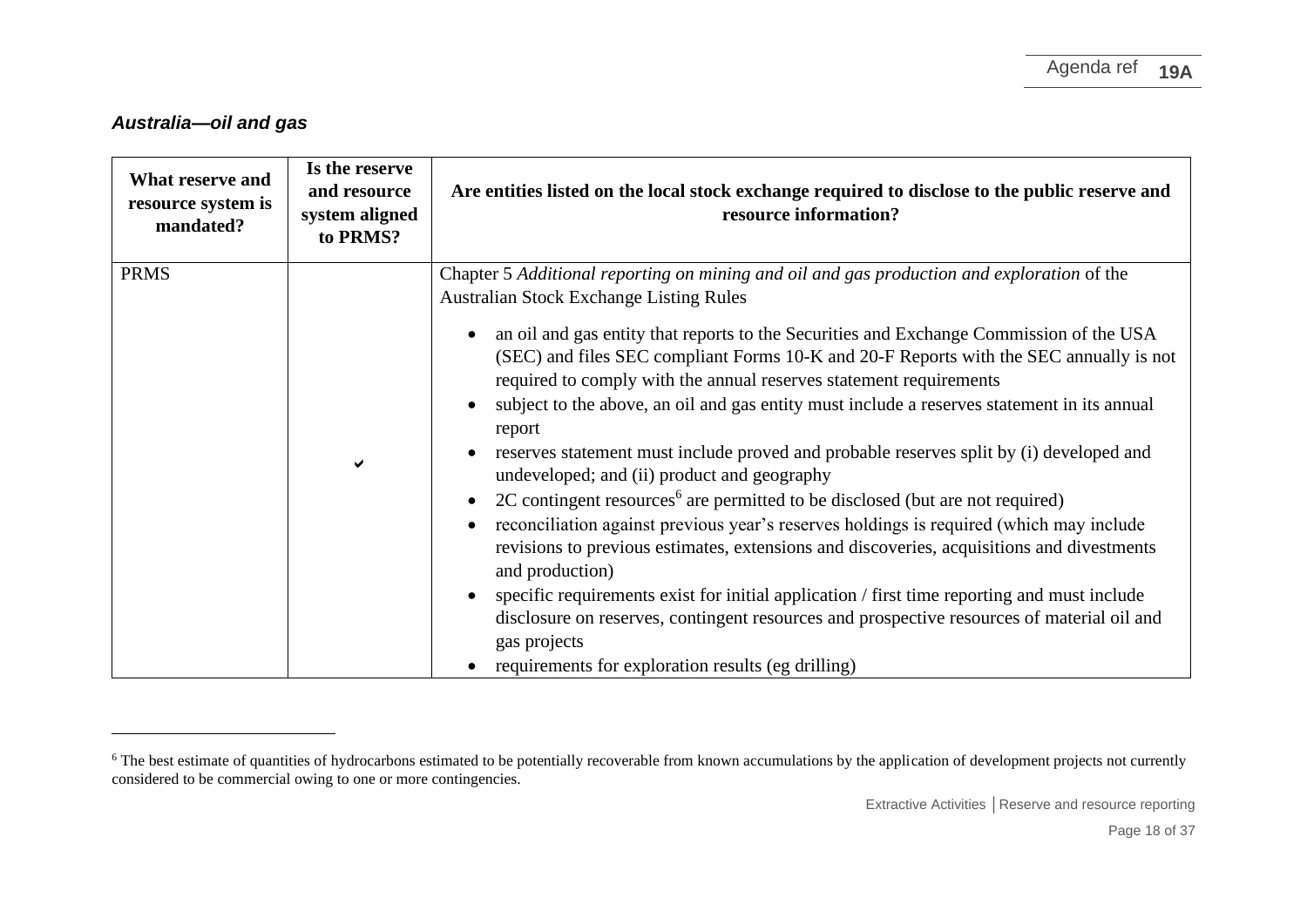| What reserve and<br>resource system is<br>mandated? | Is the reserve<br>and resource<br>system aligned<br>to PRMS? | Are entities listed on the local stock exchange required to disclose to the public reserve and<br>resource information? |
|-----------------------------------------------------|--------------------------------------------------------------|-------------------------------------------------------------------------------------------------------------------------|
|                                                     |                                                              | prepared by qualified petroleum reserves evaluator (does not need to be external to the<br>entity)                      |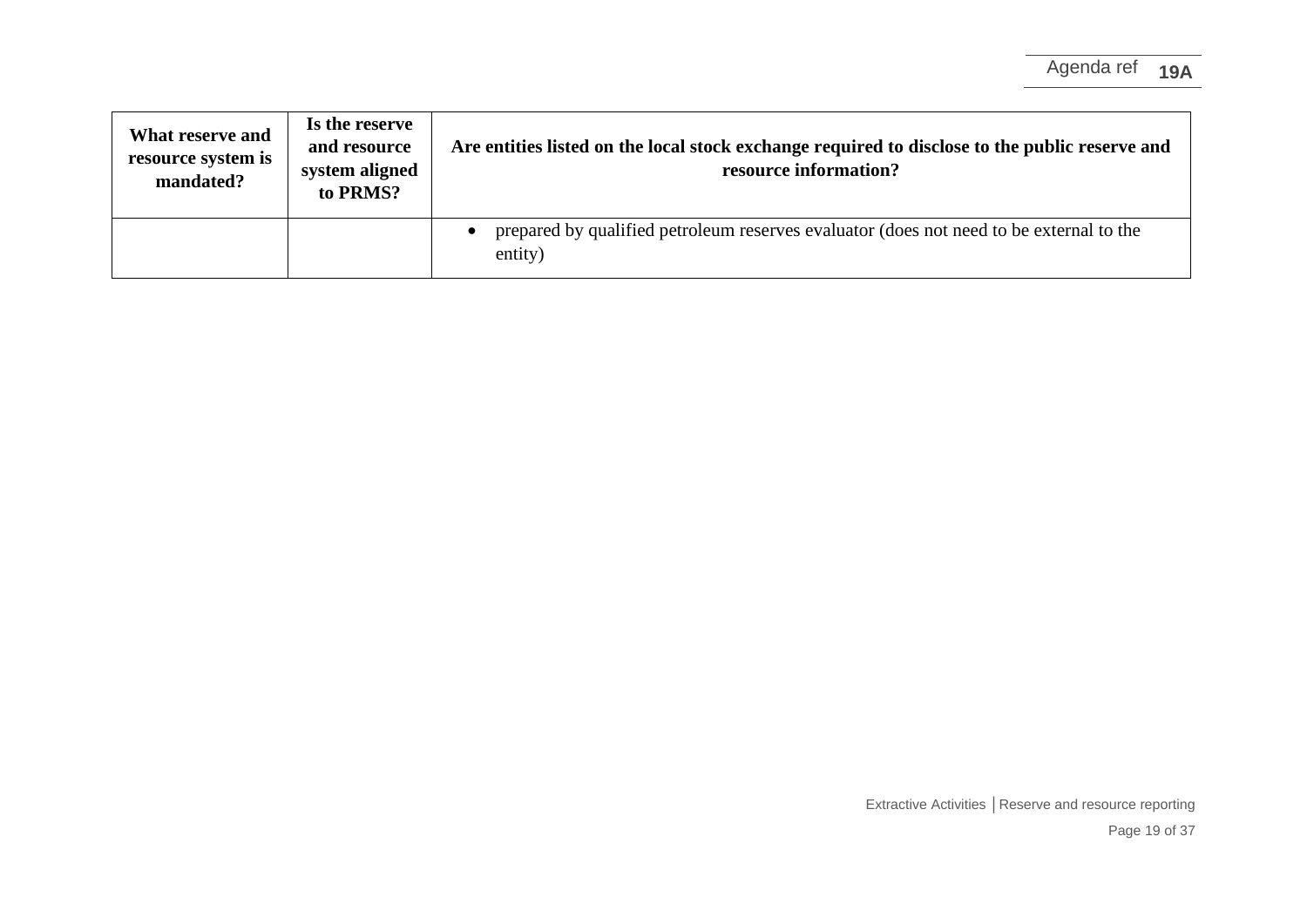# *Brazil—minerals*

| What reserve and<br>resource system is<br>mandated?                                                                | Is the reserve<br>and resource<br>system aligned<br>to CRIRSCO? | Are entities listed on the local stock exchange required to disclose to the public reserve and<br>resource information?                                                                                                                                                                                             |
|--------------------------------------------------------------------------------------------------------------------|-----------------------------------------------------------------|---------------------------------------------------------------------------------------------------------------------------------------------------------------------------------------------------------------------------------------------------------------------------------------------------------------------|
| <b>CBRR</b> Guide for<br>Reporting<br><b>Exploration Results,</b><br>Mineral Resources,<br>and Mineral<br>Reserves | ✔                                                               | there are no requirements to report on reserve and resource information in the financial<br>statements<br>however, the guidance indicates the minimum standard of information to be included when<br>making this type of information public, as these will, indirectly, inform investors and<br>potential investors |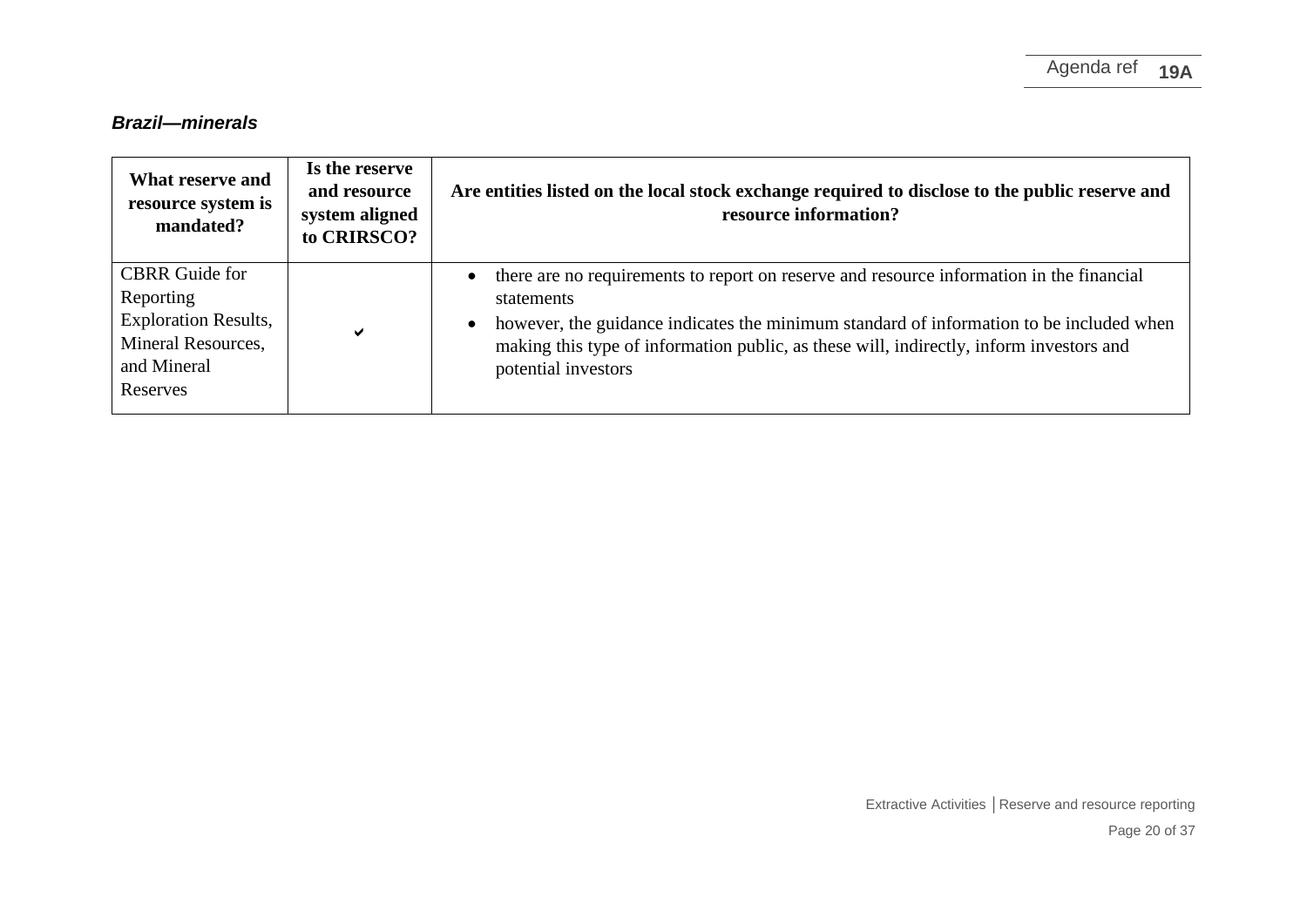## *Brazil—oil and gas*

| What reserve and<br>resource system is<br>mandated? | Is the reserve<br>and resource<br>system aligned<br>to PRMS? | Are entities listed on the local stock exchange required to disclose to the public reserve and<br>resource information?                                                                                                                                                                                                                                                                                                                                                                                                                       |
|-----------------------------------------------------|--------------------------------------------------------------|-----------------------------------------------------------------------------------------------------------------------------------------------------------------------------------------------------------------------------------------------------------------------------------------------------------------------------------------------------------------------------------------------------------------------------------------------------------------------------------------------------------------------------------------------|
| PRMS for ANP<br>submission $7$                      | ✔                                                            | there are no requirements to report reserve and resource information in the financial<br>statements<br>however, there are regulatory requirements in relation to this information. Companies are<br>required to report to the National Petroleum, Natural Gas and Biofuels Agency of Brazil<br>(Resolution ANP 47) their proved, probable and possible reserves and contingent resources<br>for aggregation into an annual government bulletin of reserves (individual returns are not<br>identified therefore this is not company reporting) |

<sup>&</sup>lt;sup>7</sup> The ANP legislation (local guidance) determines that the criteria used should be aligned with the PRMS, but it states that in case of conflict between the local legislation (Resolucao ANP 47/2014) and the PRMS, the ANP guidance should prevail.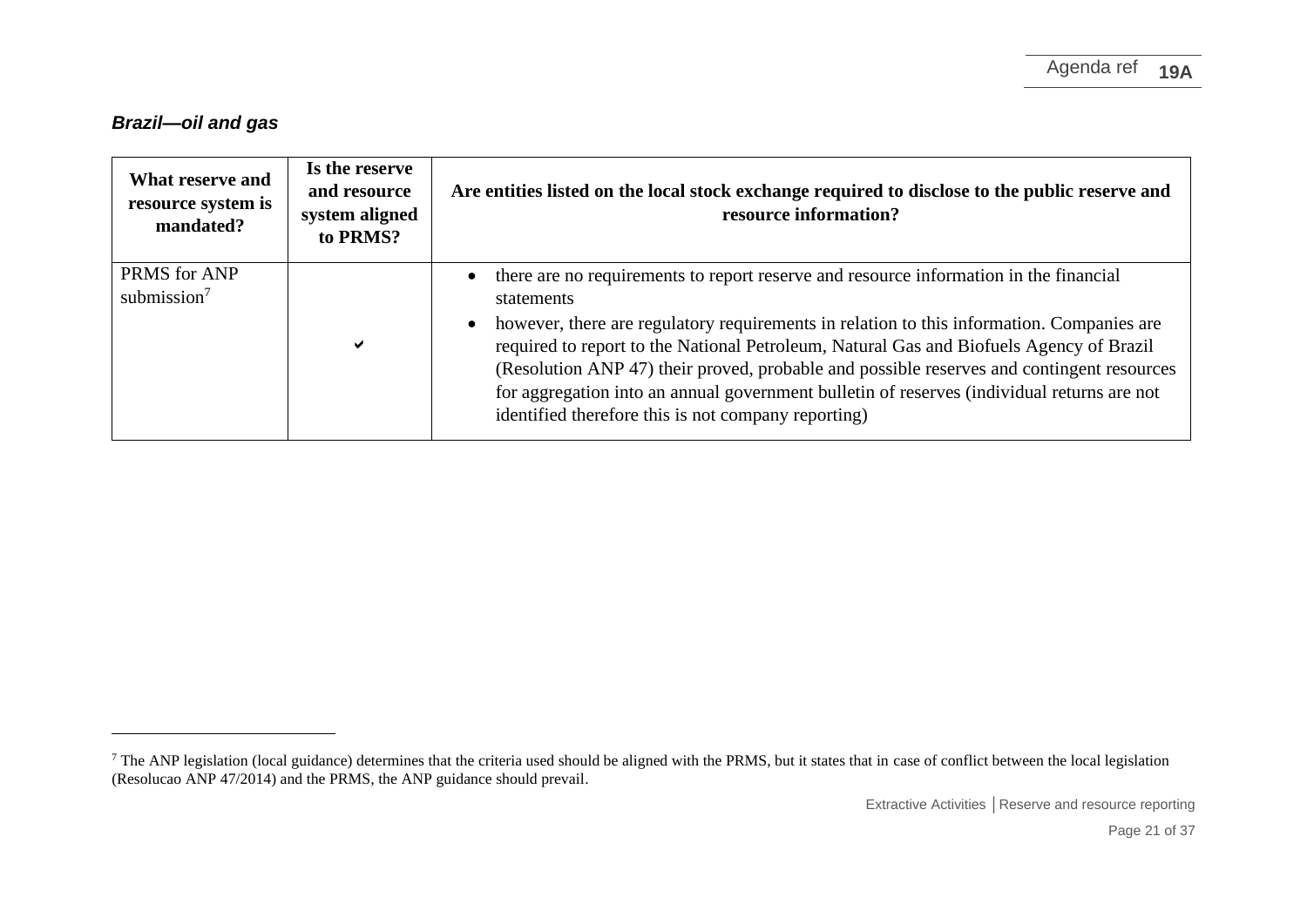#### *Canada—minerals*

| What reserve and<br>resource system is<br>mandated?                                                                                                                    | Is the reserve<br>and resource<br>system aligned<br>to CRIRSCO? | Are entities listed on the local stock exchange required to disclose to the public reserve and<br>resource information?                                                                                                                                                                                                                                                                                                                                                                                                                                                                                                                                                                                                                                                                                                                                                                                                                                                                                                                                                                  |
|------------------------------------------------------------------------------------------------------------------------------------------------------------------------|-----------------------------------------------------------------|------------------------------------------------------------------------------------------------------------------------------------------------------------------------------------------------------------------------------------------------------------------------------------------------------------------------------------------------------------------------------------------------------------------------------------------------------------------------------------------------------------------------------------------------------------------------------------------------------------------------------------------------------------------------------------------------------------------------------------------------------------------------------------------------------------------------------------------------------------------------------------------------------------------------------------------------------------------------------------------------------------------------------------------------------------------------------------------|
| Canadian Institute<br>for Mining,<br>Metallurgy and<br>Petroleum (CIM)<br><b>Definition Standards</b><br>for Mineral<br>Resources and<br>Mineral Reserves <sup>8</sup> | ✔                                                               | National Instrument 43-101 Standards of Disclosure for Mineral Projects <sup>9</sup><br>applies to all reserve and resource disclosures made by reporting issuers to the public<br>prohibits entities from making any disclosure about resources that have not been classified<br>as an inferred mineral resource, an indicated mineral resource, a measured mineral<br>resource, a probable mineral reserve, or a proven mineral reserve unless specific conditions<br>are satisfied<br>a technical report for all material projects must be filed (i) upon becoming a reporting<br>issuer and (ii) to support scientific or technical information that relates to a mineral project<br>on a property material to the issuer<br>not a 'total' reserve report (these are only required for material projects,<br>$\circ$<br>individually)<br>needs to be prepared by qualified person but not necessarily independent - there are<br>exemptions<br>split by quantity and grade per project<br>$\circ$<br>reserves (proved and probable) and resources (inferred, indicated and measured) |

<sup>&</sup>lt;sup>8</sup> Issuers incorporated in a foreign jurisdiction, or for properties in a foreign jurisdiction, may use an acceptable foreign code if the issuer also provides a reconciliation of the material differences to the CIM mineral resources and mineral reserve categories. An "acceptable foreign code" means the JORC Code, the PERC Code, the SAMREC Code, SEC Industry Guide 7, the Certification Code, or any other code, generally accepted in a foreign jurisdiction, that defines mineral resources and mineral reserves in a manner that is consistent with the CIM mineral resource and mineral reserve definitions and categories.

<sup>&</sup>lt;sup>9</sup> See: [https://www.osc.gov.on.ca/documents/en/Securities-Category4/ni\\_20160509\\_43-101\\_mineral-projects.pdf.](https://www.osc.gov.on.ca/documents/en/Securities-Category4/ni_20160509_43-101_mineral-projects.pdf)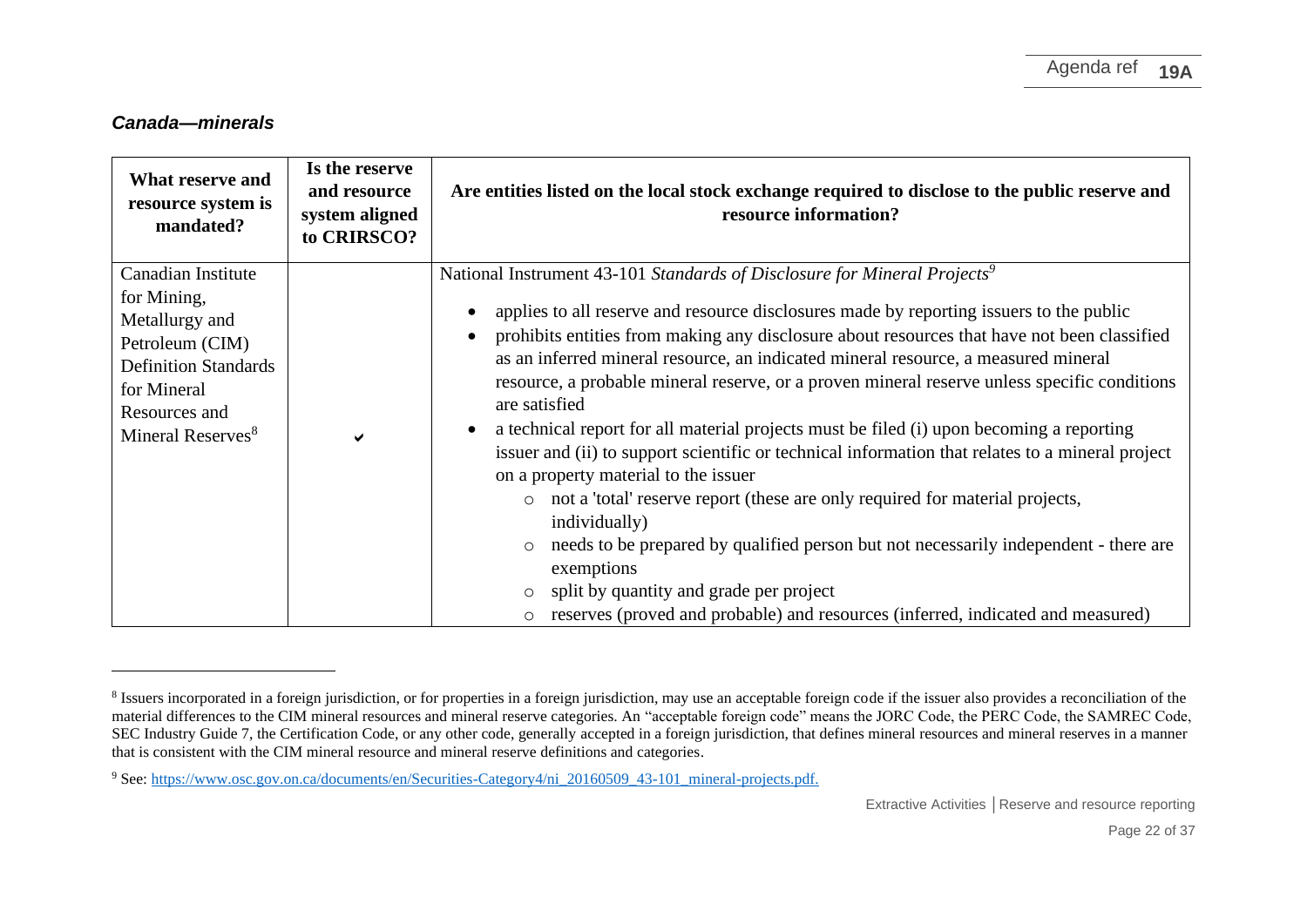| What reserve and<br>resource system is<br>mandated? | Is the reserve<br>and resource<br>system aligned<br>to CRIRSCO? | Are entities listed on the local stock exchange required to disclose to the public reserve and<br>resource information? |
|-----------------------------------------------------|-----------------------------------------------------------------|-------------------------------------------------------------------------------------------------------------------------|
|                                                     |                                                                 | technical reports need to be updated whenever appropriate (eg when there is a material<br>change)                       |

Extractive Activities **│**Reserve and resource reporting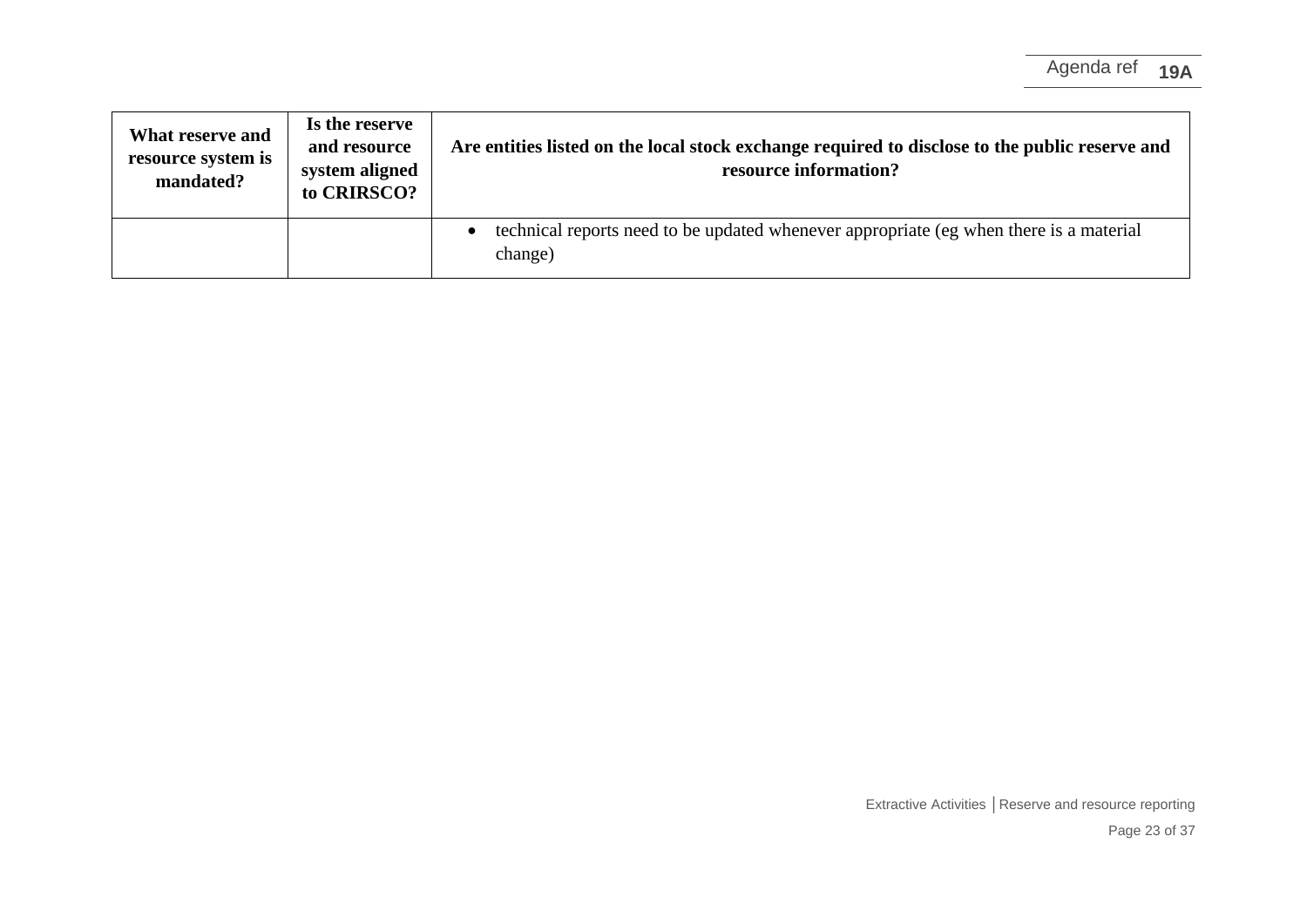# *Canada—oil and gas*

| <b>What reserve and</b><br>resource system is<br>mandated? | Is the reserve<br>and resource<br>system aligned<br>to PRMS? | Are entities listed on the local stock exchange required to disclose to the public reserve and<br>resource information?                                                                                                                                                                                                                                                                                                                                                                                                                                                                                                                                                |
|------------------------------------------------------------|--------------------------------------------------------------|------------------------------------------------------------------------------------------------------------------------------------------------------------------------------------------------------------------------------------------------------------------------------------------------------------------------------------------------------------------------------------------------------------------------------------------------------------------------------------------------------------------------------------------------------------------------------------------------------------------------------------------------------------------------|
| Canadian Oil and                                           |                                                              | National Instrument 51-101 Standards of Disclosure for Oil & Gas Issuers <sup>10</sup>                                                                                                                                                                                                                                                                                                                                                                                                                                                                                                                                                                                 |
| <b>Gas Evaluation</b><br>Handbook                          | ✔                                                            | applies to reporting issuers only<br>requires reporting issuers to annually report reserve data and other oil and gas information<br>$\bullet$<br>o subject to independent evaluator or auditor report<br>in addition to quantities, must disclose the after tax NPV of proved and probable<br>$\circ$<br>reserves based on management forecasts of prices and costs and discounted using<br>0%, 5%, 10%, 15%, 20%<br>split proved developed producing, proved developed non-producing, proved<br>$\circ$<br>undeveloped and probable and split by country (mandatory)<br>Possible reserves (voluntary)<br>$\circ$<br>Contingent resources (voluntary - 2C)<br>$\circ$ |
|                                                            |                                                              | Prospective resources: (voluntary - best estimate)<br>any news releases including reserve information should follow the requirements for<br>reporting such information<br>where there is a material change to the reserve information a reasonable expectation of the<br>impact of this on reserves should be disclosed                                                                                                                                                                                                                                                                                                                                                |

<sup>&</sup>lt;sup>10</sup> See[: https://www.bcsc.bc.ca/-/media/PWS/Resources/Securities\\_Law/Policies/Policy5/51101-NI-July-1-2015.pdf.](https://www.bcsc.bc.ca/-/media/PWS/Resources/Securities_Law/Policies/Policy5/51101-NI-July-1-2015.pdf)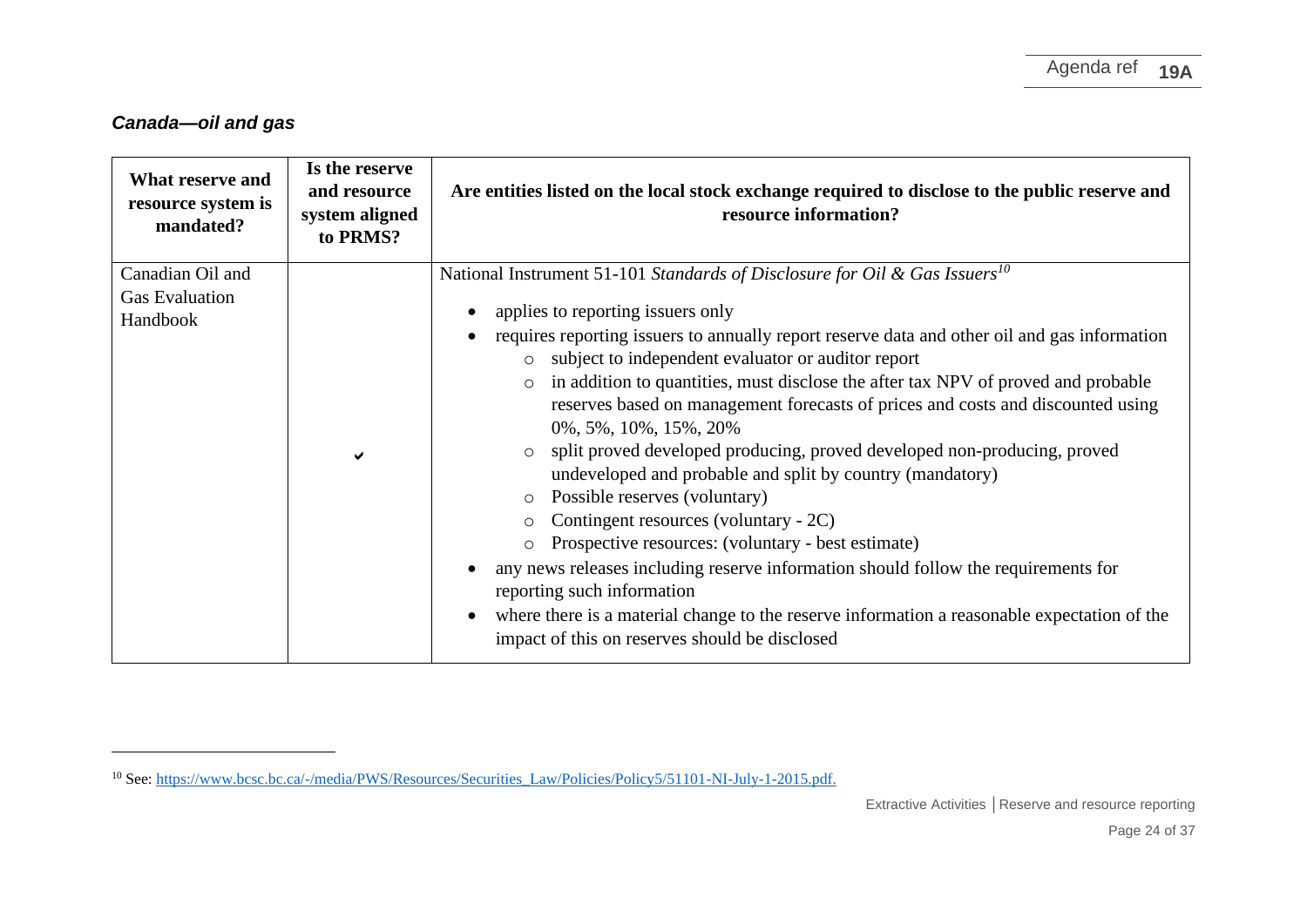# *China—minerals*

| What reserve and<br>resource system is<br>mandated?                                           | Is the reserve<br>and resource<br>system aligned<br>to CRIRSCO? | Are entities listed on the local stock exchange required to disclose to the public reserve and<br>resource information?                                                                                                                                                                                                                                                                                                                                                                                                                                                                                                                                                                                                                                                                                                                             |
|-----------------------------------------------------------------------------------------------|-----------------------------------------------------------------|-----------------------------------------------------------------------------------------------------------------------------------------------------------------------------------------------------------------------------------------------------------------------------------------------------------------------------------------------------------------------------------------------------------------------------------------------------------------------------------------------------------------------------------------------------------------------------------------------------------------------------------------------------------------------------------------------------------------------------------------------------------------------------------------------------------------------------------------------------|
| Classifications for<br><b>Mineral Resources</b><br>and Mineral<br>Reserves GB/T<br>17766-2020 | ✔                                                               | No.18 Format Instruction on Temporary Announcements of Listed Companies: Announcement on<br>Acquisition & Transfer of Mineral Rights by Listed Companies<br>listed companies should follow the industry general practice<br>disclose the factors that can demonstrate the value of mineral rights (including exploration<br>rights and extraction rights), such as the area for exploration or extraction, quantities of<br>reserves or resources (at least 'the recoverable reserves'), the production capacity and the<br>valid term of the mineral rights, and explain the specific meanings of all technical terms in<br>the announcements<br>no additional disclosure requirements on reserves and resources, hence information on<br>reserves and resources in their regular reports (eg annual reports) are provided on a<br>voluntary basis |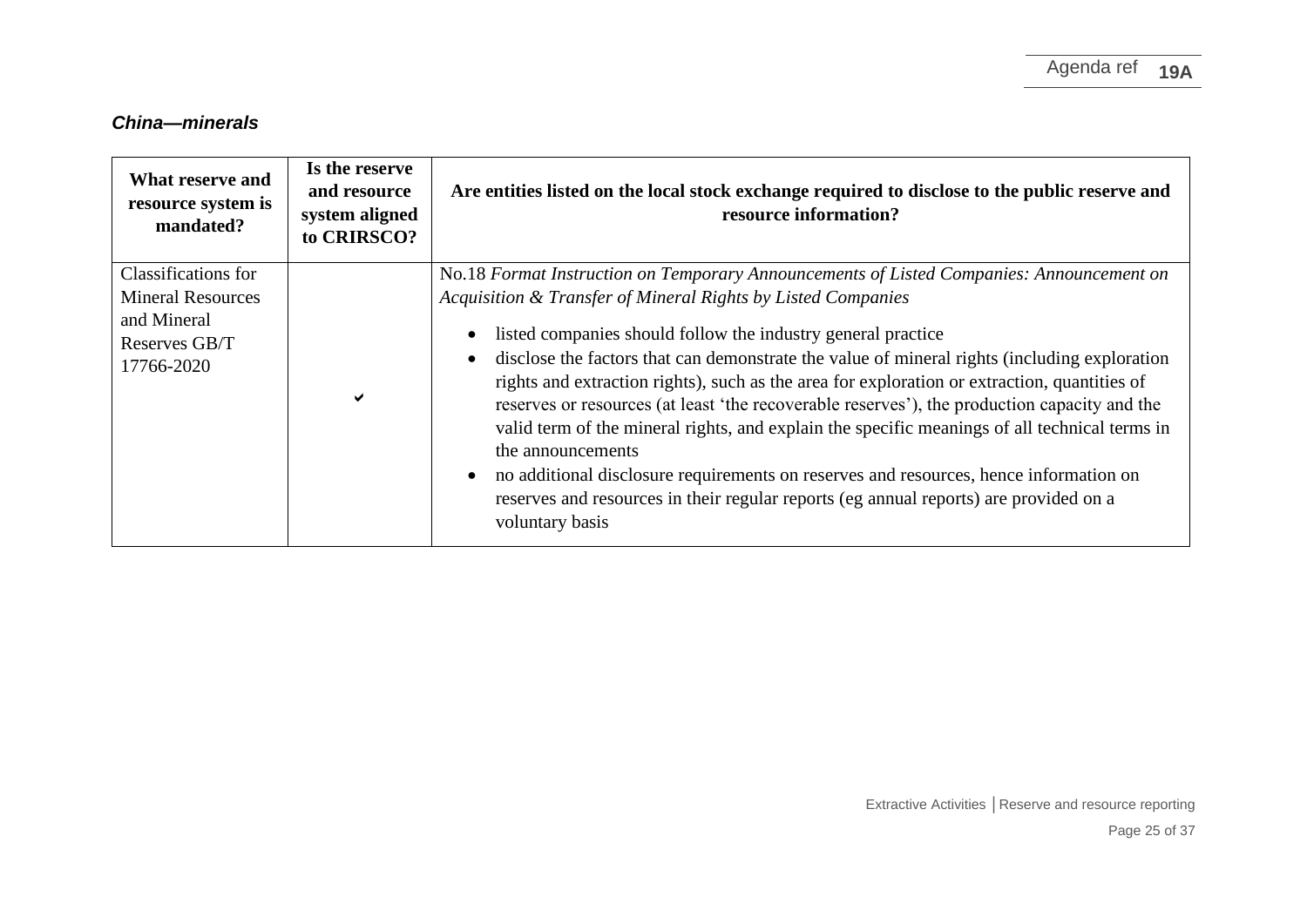#### *China—oil and gas*

| What reserve and<br>resource system is<br>mandated?                                              | Is the reserve<br>and resource<br>system aligned<br>to PRMS? | Are entities listed on the local stock exchange required to disclose to the public reserve and<br>resource information?                                                                                                                                                                                                                                                                                                                                                                                                                                                                                                                                                                                                                                                                                                                                                                                                                                                                                                                                                                                                                                                                                                                                                                                                                                                       |
|--------------------------------------------------------------------------------------------------|--------------------------------------------------------------|-------------------------------------------------------------------------------------------------------------------------------------------------------------------------------------------------------------------------------------------------------------------------------------------------------------------------------------------------------------------------------------------------------------------------------------------------------------------------------------------------------------------------------------------------------------------------------------------------------------------------------------------------------------------------------------------------------------------------------------------------------------------------------------------------------------------------------------------------------------------------------------------------------------------------------------------------------------------------------------------------------------------------------------------------------------------------------------------------------------------------------------------------------------------------------------------------------------------------------------------------------------------------------------------------------------------------------------------------------------------------------|
| Classifications for<br>Oil and Gas<br>Resources and<br>Reserves GB/T<br>19492-2020 <sup>11</sup> | ✔                                                            | Guidelines for Industry Information Disclosure of Listed Companies No. 8 - Oil and Gas<br>Exploitation<br>information on key aspects of exploration and production activities and operations,<br>$\bullet$<br>including the quantity and value of reserves, exploratory wells and development wells,<br>production volume, sales volume, exploration and production capital expenditure, and<br>safety and environmental protection<br>the following information on oil and gas reserves as of the end of the reporting period<br>(generally as part of the annual report):<br>general information, including the total number of proven reserves, proven<br>$\circ$<br>developed reserves and proven undeveloped reserves by geographic areas and<br>product types<br>o information on changes in reserves, including changes in the number of reserves<br>during the reporting period due to expansion and new discoveries, increased<br>recovery, revisions to previous estimates, acquisition and disposal of oil and gas<br>assets, and production and other factors<br>the following information on the value of oil and gas reserves as of the end of the reporting<br>period:<br>general information, including the standardized measure of future net cash flows for<br>$\circ$<br>the most recent two fiscal years calculated and disclosed based on the proven net |

<sup>&</sup>lt;sup>11</sup> The Guideline does not specifically mention which reserve and resource classification system entities should apply, however common practice is to apply Classifications for Oil and Gas Resources and Reserves GB/T 19492-2020 or the US SEC Regulation S-K.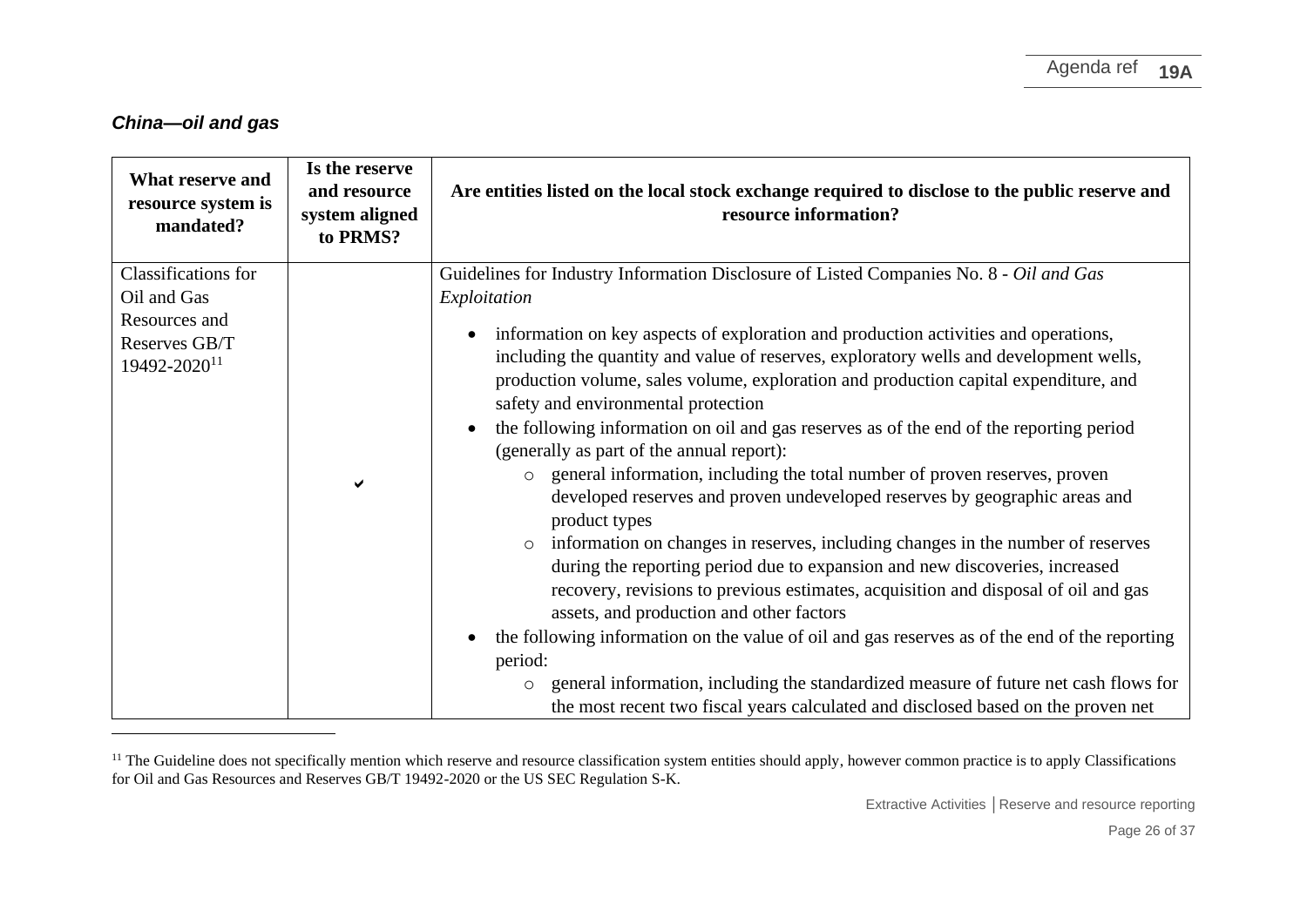| What reserve and<br>resource system is<br>mandated? | Is the reserve<br>and resource<br>system aligned<br>to PRMS? | Are entities listed on the local stock exchange required to disclose to the public reserve and<br>resource information?                                                                                                                                                                                                                                                                                                                                                                                                                                                                                                                                                                                  |
|-----------------------------------------------------|--------------------------------------------------------------|----------------------------------------------------------------------------------------------------------------------------------------------------------------------------------------------------------------------------------------------------------------------------------------------------------------------------------------------------------------------------------------------------------------------------------------------------------------------------------------------------------------------------------------------------------------------------------------------------------------------------------------------------------------------------------------------------------|
|                                                     |                                                              | reserves, average prices of oil and gas, future production and development costs,<br>income tax expenses, and discount coefficients<br>information on changes in reserves, including standardized measure of discounted<br>cash flow due to changes in sales prices and future production costs, changes in<br>future development cost valuations, new discoveries and enhanced recovery rates,<br>increased discounts, and changes in income taxes, and other factors<br>the estimation standard followed in calculating oil and gas reserves, the internal control<br>measures taken in the process of the estimation, and the qualifications of the key<br>technicians responsible for the estimation |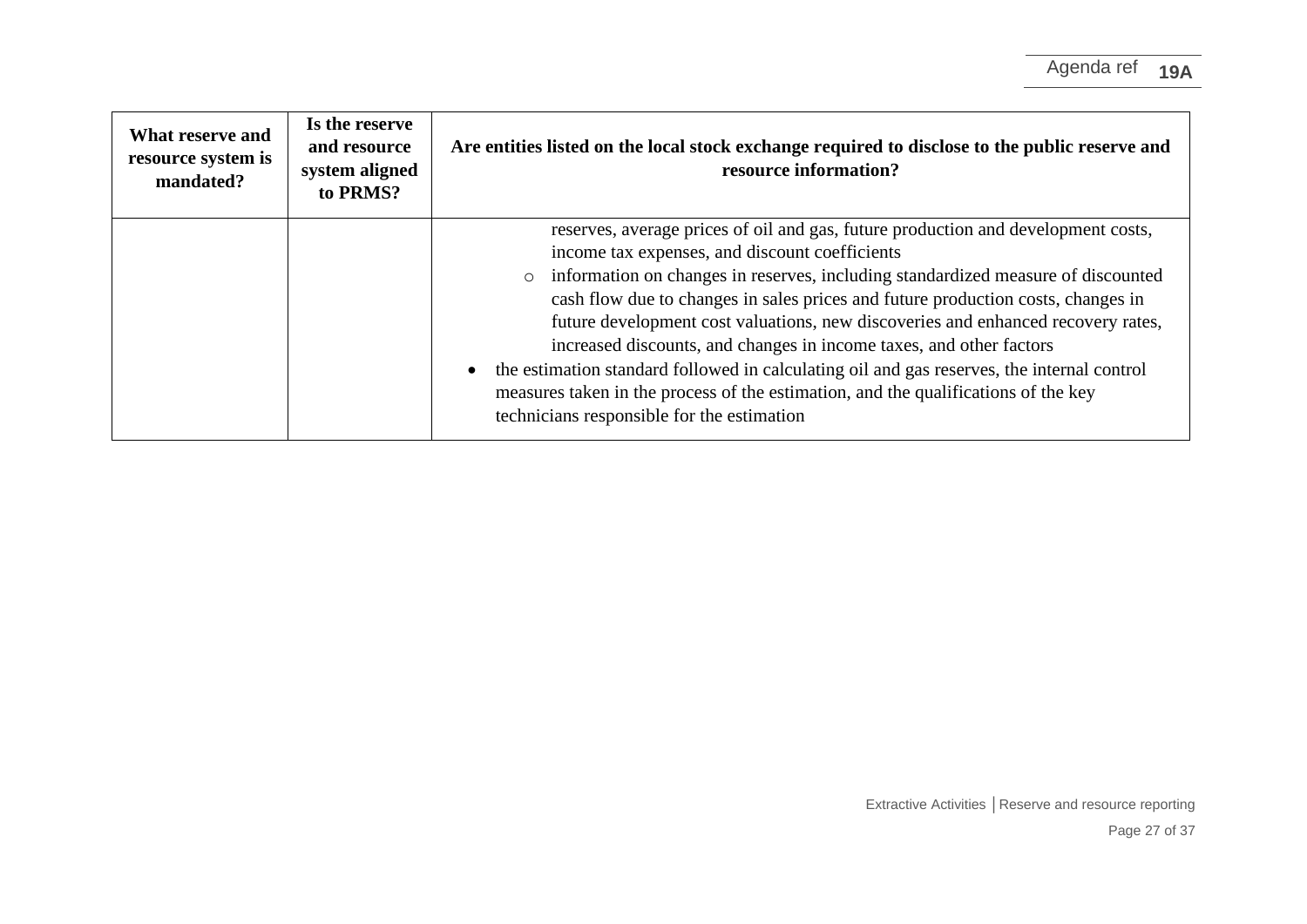## *Norway—minerals*

| What reserve and resource system is mandated?                                              | Is the reserve<br>and resource<br>system aligned<br>to CRIRSCO? | Are entities listed on the local stock exchange required<br>to disclose to the public reserve and resource<br>information? |
|--------------------------------------------------------------------------------------------|-----------------------------------------------------------------|----------------------------------------------------------------------------------------------------------------------------|
| Permitted:                                                                                 |                                                                 | Oslo Børs Listing rules for equities <sup>12</sup> and Oslo Børs                                                           |
| <b>JORC</b> Code                                                                           |                                                                 | Continuing obligations of stock exchange listed<br>companies <sup>13</sup>                                                 |
| South African Code for the Reporting of Exploration Results,                               |                                                                 |                                                                                                                            |
| Mineral Resources and Mineral Reserves (SAMREC)                                            |                                                                 | companies that meet the definition of "mineral"<br>companies" in the ESMA update of CESR's                                 |
| <b>CIM Definition Standards for Mineral Resources and Mineral</b>                          |                                                                 | <i>recommendation on prospectuses</i> must provide a                                                                       |
| Reserves                                                                                   | ✔                                                               | report on reserves (proved/probable) and resources                                                                         |
| Pan European Resources Code (PERC)                                                         |                                                                 | (inferred, indicated/measured) prepared in<br>accordance with the guidelines issued by Oslo Børs                           |
| SME Guide for Reporting Exploration Results, Mineral                                       |                                                                 | on listing (there is no annual requirement)                                                                                |
| <b>Resources and Mineral Reserves</b>                                                      |                                                                 |                                                                                                                            |
| Certification Code for Exploration Prospects, Mineral<br><b>Resources and Ore Reserves</b> |                                                                 |                                                                                                                            |

<sup>&</sup>lt;sup>12</sup> See[: https://www.oslobors.no/ob\\_eng/Oslo-Boers/Regulations/Listing-Rules-for-equities-on-Oslo-Boers#path\\_array=96047/96062/96161](https://www.oslobors.no/ob_eng/Oslo-Boers/Regulations/Listing-Rules-for-equities-on-Oslo-Boers#path_array=96047/96062/96161)

<sup>&</sup>lt;sup>13</sup> See[: https://www.oslobors.no/ob\\_eng/Oslo-Boers/Regulations/Continuing-obligations-of-stock-exchange-listed-companies](https://www.oslobors.no/ob_eng/Oslo-Boers/Regulations/Continuing-obligations-of-stock-exchange-listed-companies)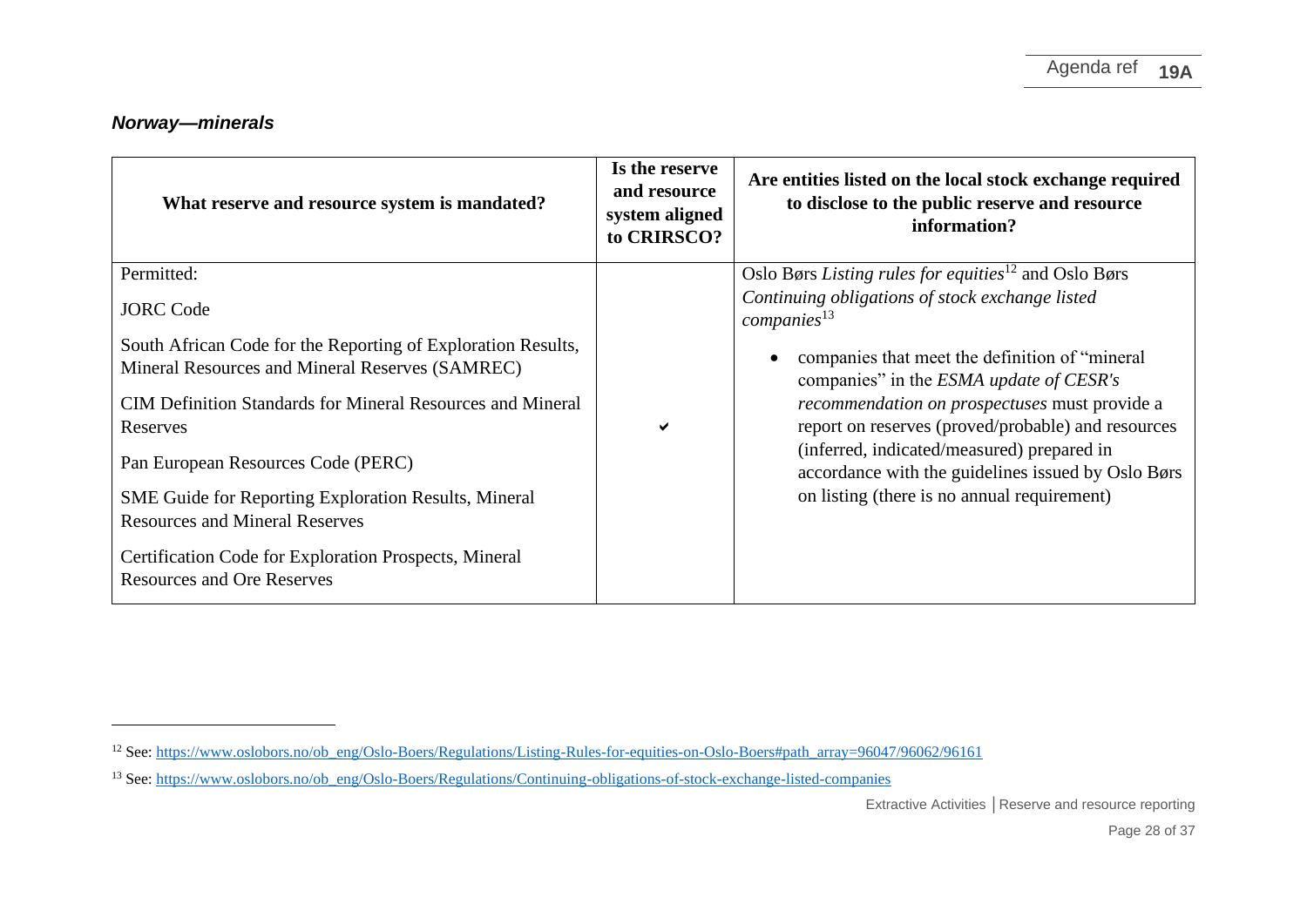# *Norway—oil and gas*

| What reserve and<br>resource system is<br>mandated?                                                                                                                                                                                               | Is the reserve<br>and resource<br>system aligned<br>to PRMS? | Are entities listed on the local stock exchange required to disclose to the public reserve and<br>resource information?                                                                                                                                                                                                                                                                                                                                                                                                                                                       |
|---------------------------------------------------------------------------------------------------------------------------------------------------------------------------------------------------------------------------------------------------|--------------------------------------------------------------|-------------------------------------------------------------------------------------------------------------------------------------------------------------------------------------------------------------------------------------------------------------------------------------------------------------------------------------------------------------------------------------------------------------------------------------------------------------------------------------------------------------------------------------------------------------------------------|
| <b>PRMS</b><br><b>SEC Regulations S-</b><br>$K$ and $S-X$<br>Norwegian<br>Petroleum<br>Directorate<br>Canadian Oil and<br><b>Gas Evaluation</b><br>Handbook<br>Other classification<br>systems are subject<br>to approval by Oslo<br><b>B</b> ørs |                                                              | Oslo Børs Listing rules for equities and Oslo Børs Continuing obligations of stock exchange listed<br>companies<br>required to prepare a reserves statement annually (published at least simultaneously with<br>the annual report)<br>key assumptions used in preparing the reserves statement must also be disclosed<br>must be split by developed and undeveloped, split by proved and probable and also split by<br>geography or asset or field (as decided by the entity)<br>disclosure of possible reserves, contingent resources and prospective resources is voluntary |

Extractive Activities **│**Reserve and resource reporting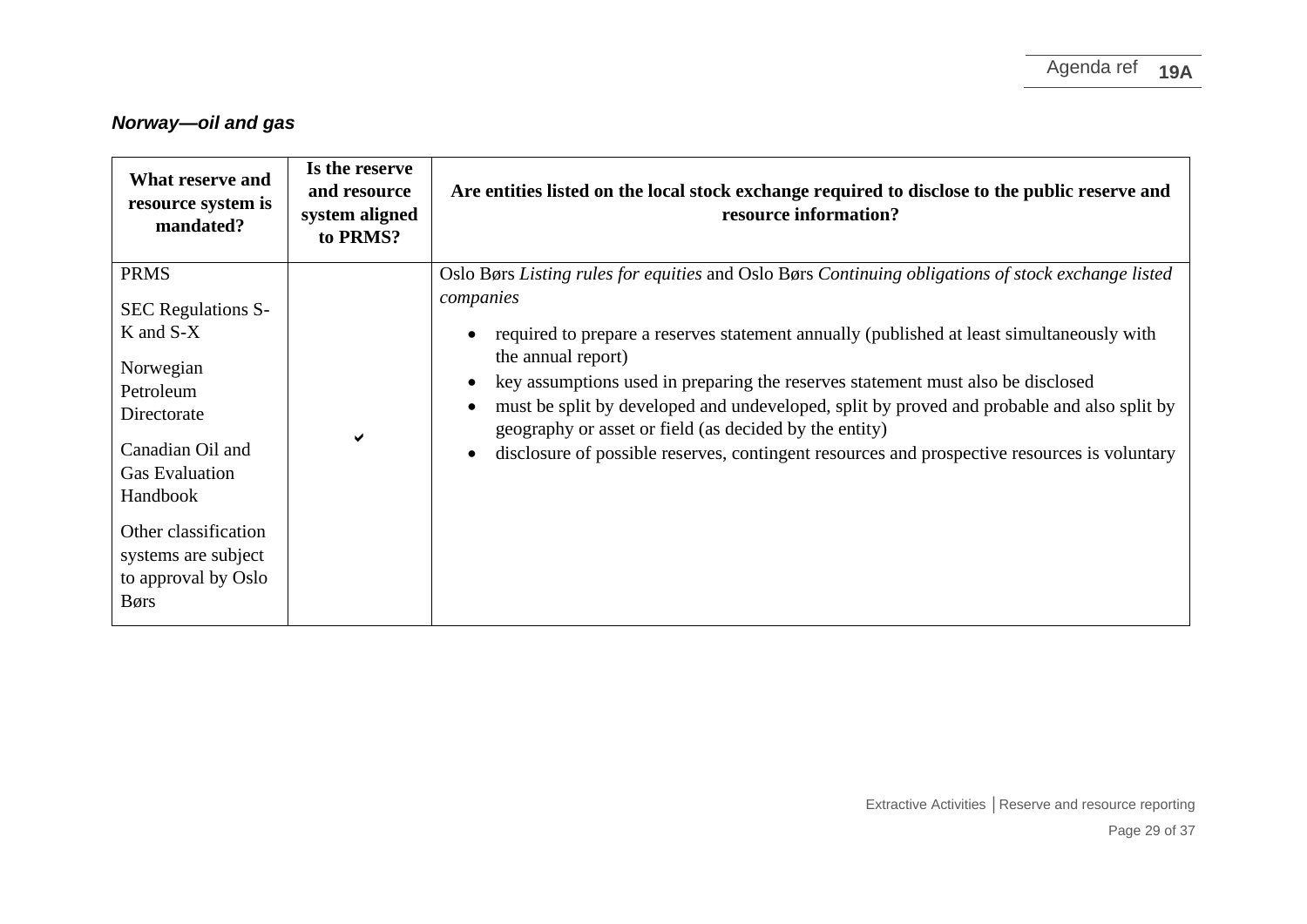## *Russia—minerals*

| What reserve and<br>resource system is<br>mandated?                                | Is the reserve<br>and resource<br>system aligned<br>to CRIRSCO? | Are entities listed on the local stock exchange required to disclose to the public reserve and<br>resource information?                                                                   |
|------------------------------------------------------------------------------------|-----------------------------------------------------------------|-------------------------------------------------------------------------------------------------------------------------------------------------------------------------------------------|
| <b>Russian Federation</b><br>Classification<br>Scheme (RFCS)<br><b>JORC</b> (2012) | X                                                               | an annual report is mandatory, and it is common practice to include JORC compliant<br>information in it however, reporting reserve and resource information is not mandatory in<br>itself |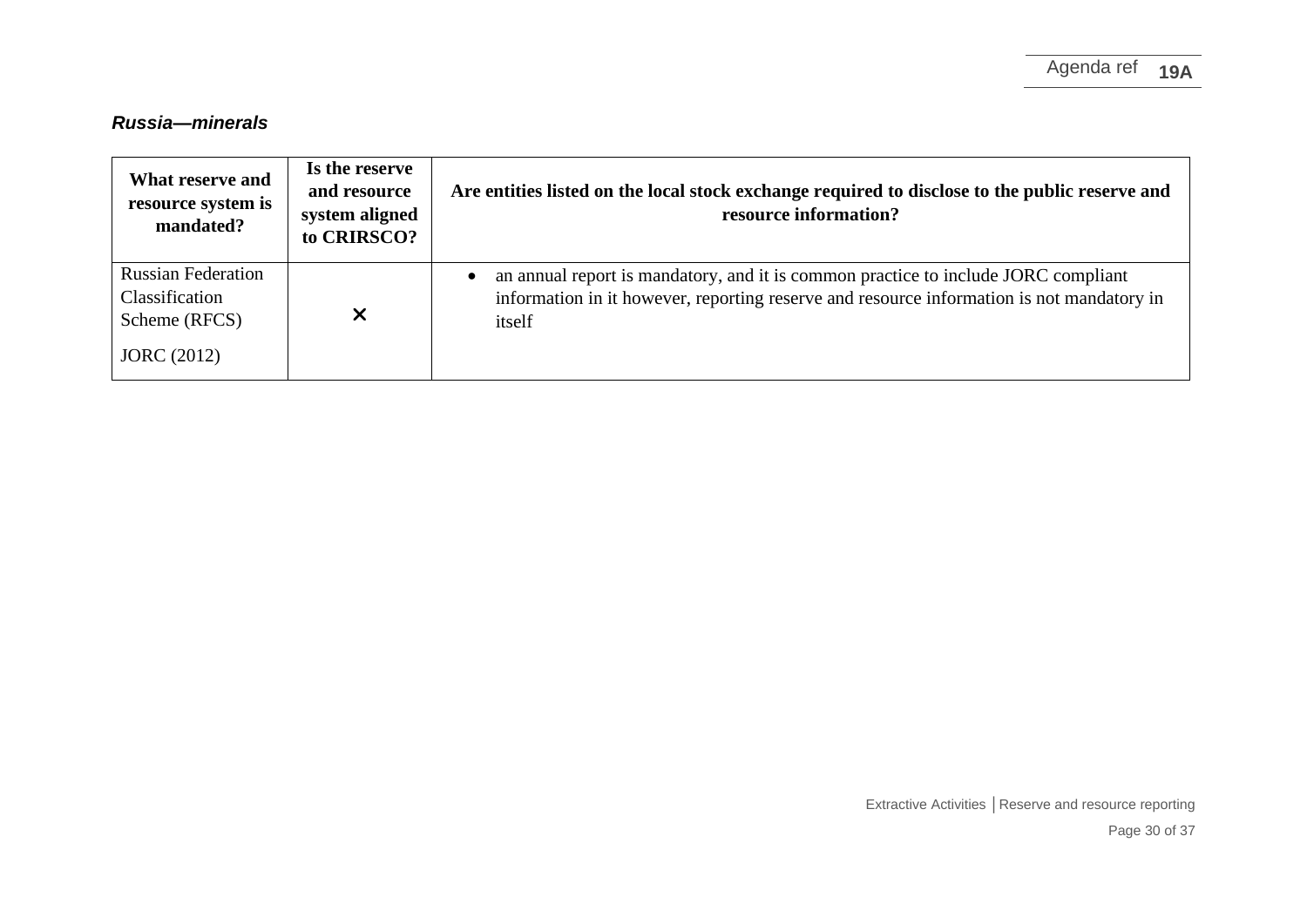# *Russia—oil and gas*

| What reserve and<br>resource system is<br>mandated? | Is the reserve<br>and resource<br>system aligned<br>to PRMS? | Are entities listed on the local stock exchange required to disclose to the public reserve and<br>resource information?                                                                                                                                           |
|-----------------------------------------------------|--------------------------------------------------------------|-------------------------------------------------------------------------------------------------------------------------------------------------------------------------------------------------------------------------------------------------------------------|
| <b>Russian Federation</b><br>Classification         |                                                              | • "Issuers of securities" (listed companies) are required by the exchange regulator to include<br>in their quarterly "issuer's report" information on "proved reserves" if available, for their                                                                   |
| Scheme<br><b>PRMS</b>                               | ✔                                                            | significant oil $\&$ gas fields. It is not mandated which reserve system is to be used for this<br>information. However, it is common practice to include the reserve and resource<br>information in it based on PRMS and/or (less often) US SEC classifications. |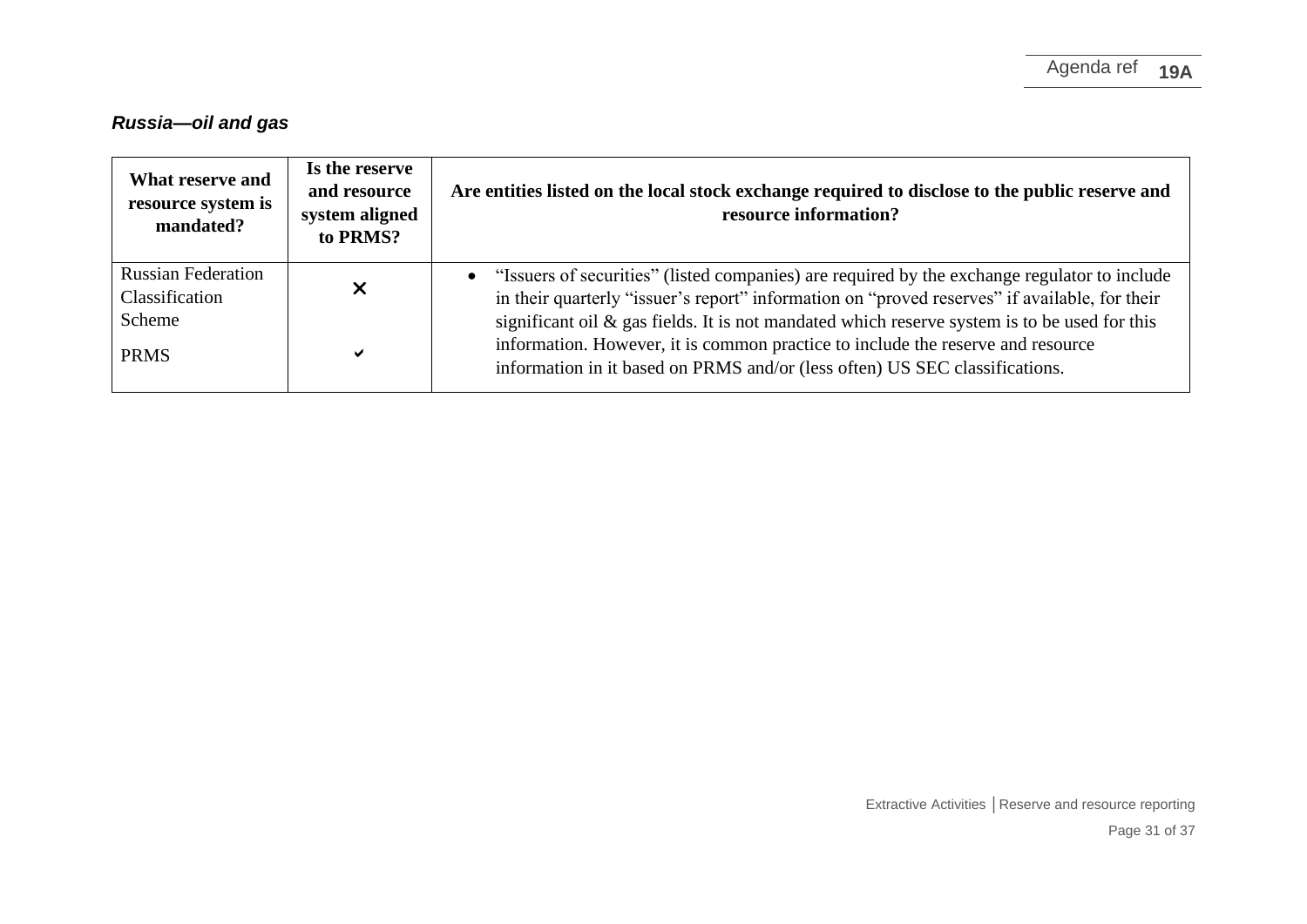### *South Africa—minerals*

| What reserve and<br>resource system is<br>mandated? | Is the reserve<br>and resource<br>system aligned<br>to CRIRSCO? | Are entities listed on the local stock exchange required to disclose to the public reserve and<br>resource information?                                                                                                                                                                                                                                                                                                 |
|-----------------------------------------------------|-----------------------------------------------------------------|-------------------------------------------------------------------------------------------------------------------------------------------------------------------------------------------------------------------------------------------------------------------------------------------------------------------------------------------------------------------------------------------------------------------------|
| <b>SAMREC</b>                                       | ✔                                                               | Section 12 Mineral Companies of the Johannesburg Stock Exchange Listing Rules <sup>14</sup><br>applies to all reserve and resource information made public by a listed company<br>authorised by competent person, does not need to be independent<br>must disclose information about reserves (proved and probable) and resources (measured,<br>indicated, inferred) by quantity and grade as part of the annual report |

#### *South Africa—oil and gas*

| What reserve and<br>resource system is<br>mandated? | Is the reserve<br>and resource<br>system aligned<br>to PRMS? | Are entities listed on the local stock exchange required to disclose to the public reserve and<br>resource information?                                                                           |
|-----------------------------------------------------|--------------------------------------------------------------|---------------------------------------------------------------------------------------------------------------------------------------------------------------------------------------------------|
| South African Oil<br>and Gas Code<br>(SAMOG)        | ✔                                                            | Section 12 <i>Mineral Companies</i> of the Johannesburg Stock Exchange Listing Rules<br>a company is only required to report on their reserves upon listing and Category 1<br><i>transactions</i> |

<sup>&</sup>lt;sup>14</sup> See[: https://www.jse.co.za/content/JSERulesPoliciesandRegulationItems/JSE%20Listings%20Requirements.pdf](https://www.jse.co.za/content/JSERulesPoliciesandRegulationItems/JSE%20Listings%20Requirements.pdf)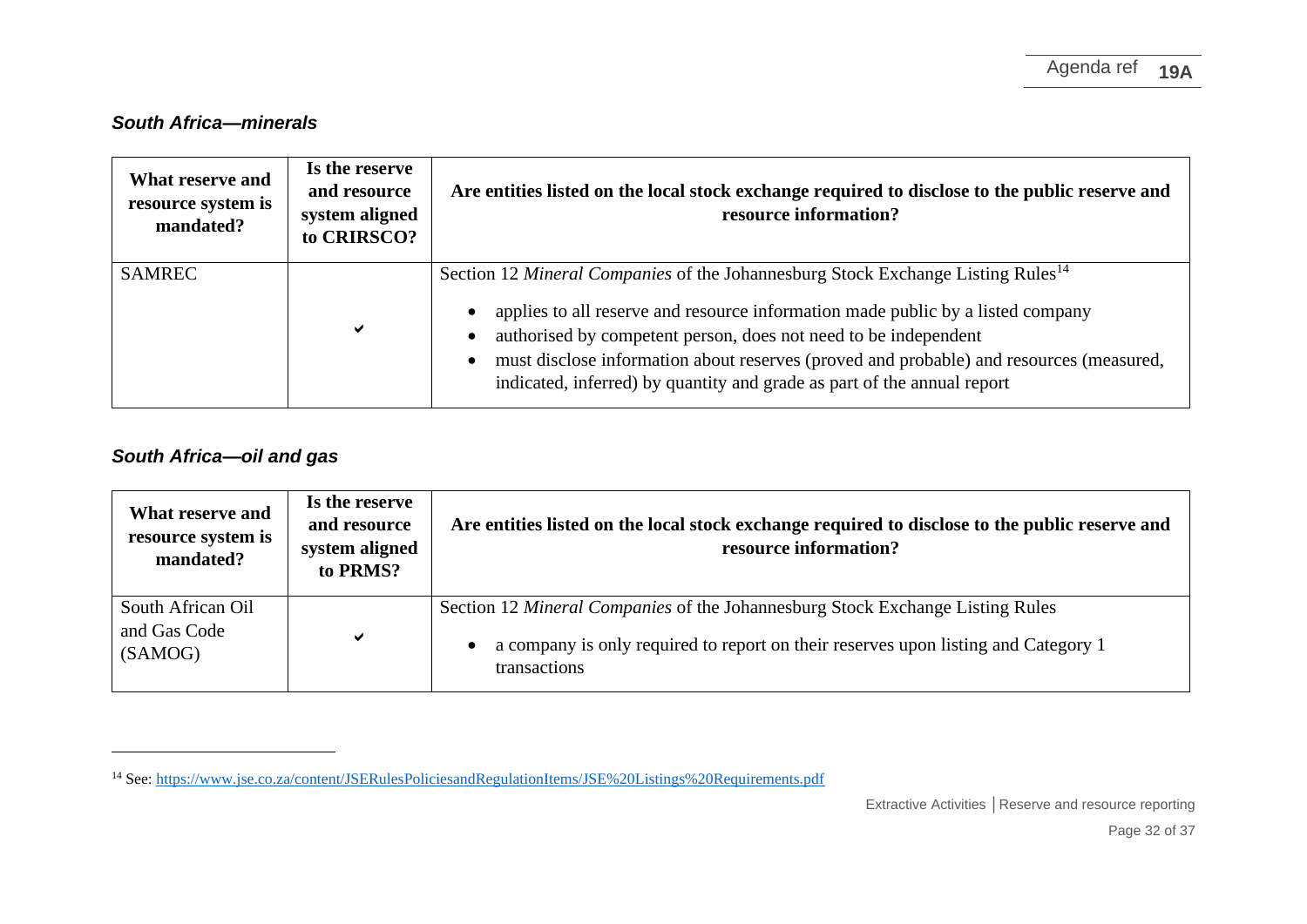# *United Kingdom—minerals*

| What reserve and resource system is<br>mandated?                                                                                                                                                                                                                                                                                                                                                                                                                     | Is the reserve and<br>resource system<br>aligned to CRIRSCO? | Are entities listed on the local stock exchange required to disclose to<br>the public reserve and resource information?                                                                                                                                                                                                                                                                                                                                                                                                                                                                                                                |
|----------------------------------------------------------------------------------------------------------------------------------------------------------------------------------------------------------------------------------------------------------------------------------------------------------------------------------------------------------------------------------------------------------------------------------------------------------------------|--------------------------------------------------------------|----------------------------------------------------------------------------------------------------------------------------------------------------------------------------------------------------------------------------------------------------------------------------------------------------------------------------------------------------------------------------------------------------------------------------------------------------------------------------------------------------------------------------------------------------------------------------------------------------------------------------------------|
| <b>CIM Definition Standards for Mineral</b><br><b>Resources and Mineral Reserves</b><br><b>PERC</b><br><b>JORC</b> Code<br><b>Russian Federation Classification</b><br>Scheme<br><b>SAMREC</b><br><b>SME Guide for Reporting Exploration</b><br>Results, Mineral Resources and<br><b>Mineral Reserves</b><br>Certification Code for Exploration<br>Prospects, Mineral Resources and Ore<br>Reserves as published by the Instituto<br>de Ingenieros de Minas de Chile | ✔                                                            | No UK Listing Authority Listing Rules requirements<br>AIM Note for Mining and Oil & Gas Companies (June 2009) <sup>15</sup><br>applies to all reserve and resources information disclosed by a<br>listed entity<br>statement of reserves and, if applicable, resources (by quantity and<br>grade) must be disclosed on registering with AIM/listing on the<br>exchange (proved and probable reserves and measured, indicated<br>and inferred resources)<br>drilling updates are required to be disclosed<br>a notified resource update must disclose the classification system<br>being applied by the entity<br>no annual requirement |

<sup>&</sup>lt;sup>15</sup> See[: https://www.lseg.com/sites/default/files/content/documents/AIM\\_note\\_miningoilgas.pdf](https://www.lseg.com/sites/default/files/content/documents/AIM_note_miningoilgas.pdf)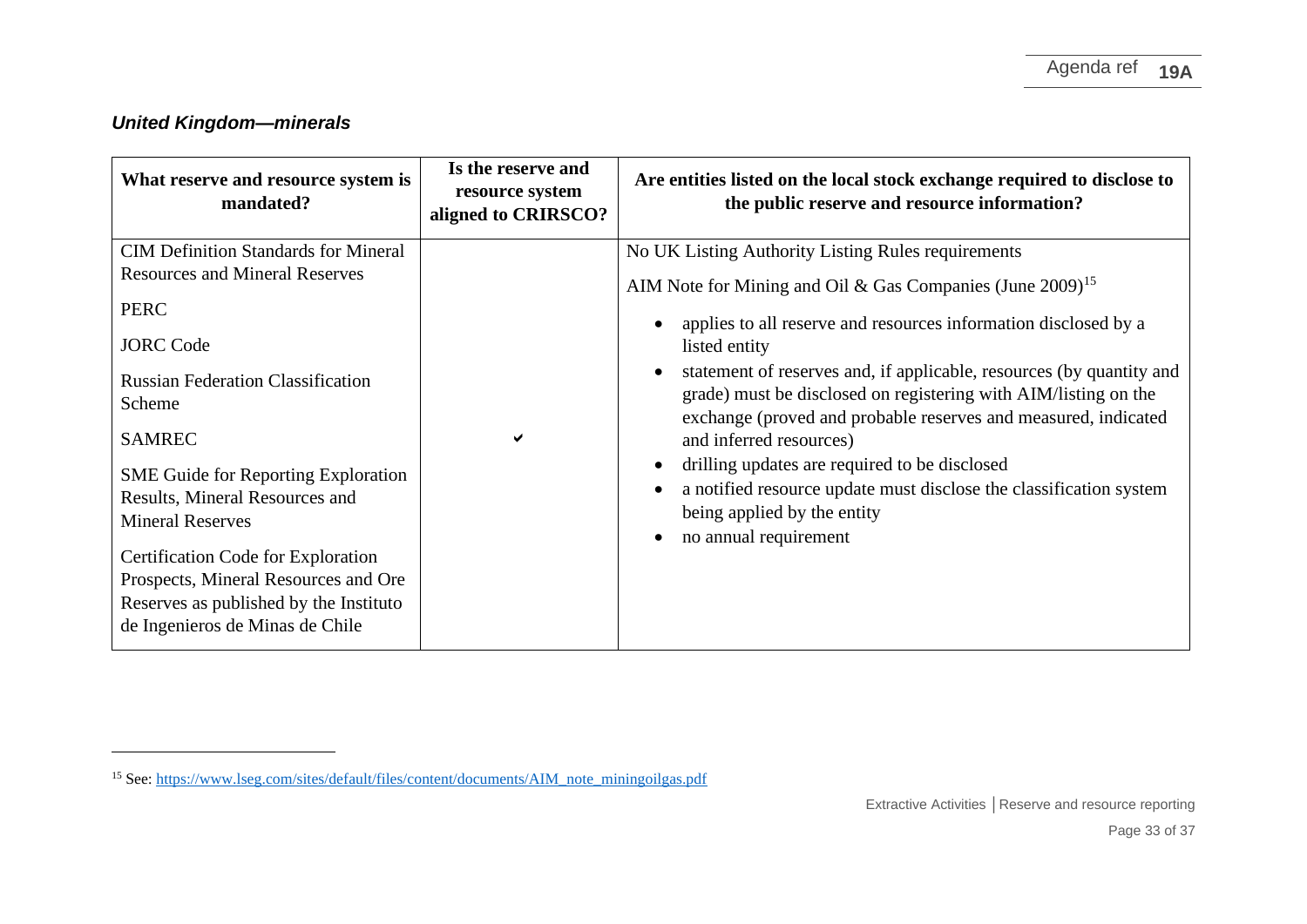# *United Kingdom—oil and gas*

| What reserve and<br>resource system is<br>mandated? | Is the reserve<br>and resource<br>system aligned<br>to PRMS? | Are entities listed on the local stock exchange required to disclose to the public reserve and<br>resource information?                                                                                                                                                                                                                                                                                                     |
|-----------------------------------------------------|--------------------------------------------------------------|-----------------------------------------------------------------------------------------------------------------------------------------------------------------------------------------------------------------------------------------------------------------------------------------------------------------------------------------------------------------------------------------------------------------------------|
| Canadian Oil and Gas                                |                                                              | No UK Listing Authority Listing Rules requirements                                                                                                                                                                                                                                                                                                                                                                          |
| <b>Evaluation Handbook</b>                          |                                                              | AIM Note for Mining and Oil & Gas Companies (June 2009)                                                                                                                                                                                                                                                                                                                                                                     |
| <b>PRMS</b>                                         |                                                              | applies to all reserve and resources information disclosed by a listed entity                                                                                                                                                                                                                                                                                                                                               |
| Norwegian Petroleum<br>Directorate                  | ✔                                                            | statement of reserves and, if applicable, resources (by quantity and grade) must be<br>disclosed on registering with AIM/listing on the exchange (proved, probable and<br>possible reserves, contingent resources and prospective resources)<br>drilling updates are required to be disclosed<br>a notified resource update must disclose the classification system being applied by the<br>entity<br>no annual requirement |
|                                                     |                                                              | UK SORP Accounting for Oil and Gas Exploration, Development, Production and<br>Decommissioning Activities did recommend annual reserve disclosures, but now withdrawn.                                                                                                                                                                                                                                                      |
|                                                     |                                                              | Foreign Private Issuers listed in the US report under SEC classification rules in their London<br>Stock Exchange reporting without also reporting an alternative classification measure.                                                                                                                                                                                                                                    |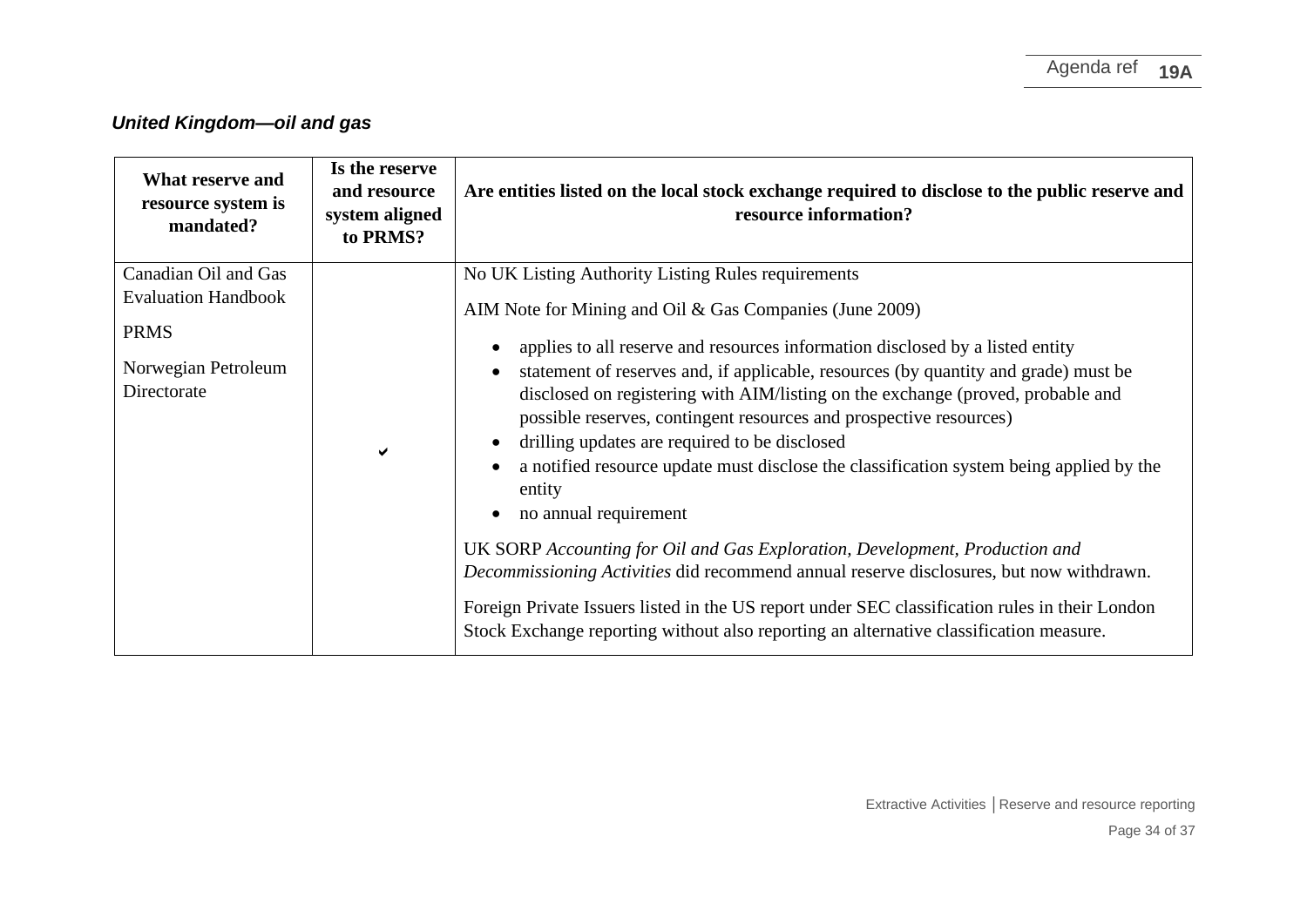## *United States of America—minerals*

| What reserve and<br>resource system is<br>mandated?                                                                                                                              | Is the reserve<br>and resource<br>system aligned<br>to CRIRSCO? | Are entities listed on the local stock exchange required to disclose to the public reserve and<br>resource information?                                                                                                                                                                                                                                                                                                                                                                                                                                                                                                                                                                                                                                                                                                                                                                                                                                                                                                                                                                                   |
|----------------------------------------------------------------------------------------------------------------------------------------------------------------------------------|-----------------------------------------------------------------|-----------------------------------------------------------------------------------------------------------------------------------------------------------------------------------------------------------------------------------------------------------------------------------------------------------------------------------------------------------------------------------------------------------------------------------------------------------------------------------------------------------------------------------------------------------------------------------------------------------------------------------------------------------------------------------------------------------------------------------------------------------------------------------------------------------------------------------------------------------------------------------------------------------------------------------------------------------------------------------------------------------------------------------------------------------------------------------------------------------|
| <b>SEC Industry Guide</b><br>7, soon to be<br>superseded by<br>subpart 1300 of<br>Regulation S-K (the<br>summary of<br>requirements has<br>been based on the<br>new regulations) |                                                                 | Subpart 229.1300—Disclosure by Registrants Engaged in Mining Operations of SEC Regulation<br>$S-K^{16}$<br>registrant engaged in mining operations must disclose its reserves and resources on an<br>annual basis prepared by a qualified person (not necessarily independent)<br>was embedded in Industry Guide 7 which is soon to be withdrawn and from 2021 SEC<br>regulations are now closer to CRIRSCO (price based on qualified person assessment of<br>what is reasonable with detailed explanation)<br>summary reserves (probable and proven) and resources (inferred, indicated and measured)<br>must be disclosed by quantity, grade and geography (country, states etc)<br>individual property information provided for material properties<br>where material new discovery or revision to material property resource information at year<br>end, this must be accompanied by a technical report (technical report required for first time<br>reporting of reserves or resources on a material property or when there is a material change<br>to reserves or resources on a material property) |

<sup>&</sup>lt;sup>16</sup> See[: https://www.ecfr.gov/cgi-](https://www.ecfr.gov/cgi-bin/retrieveECFR?gp=&SID=43703ca81ec1192385071bcb239d2d82&mc=true&n=pt17.3.229&r=PART&ty=HTML#sp17.3.229.229_11300)

[bin/retrieveECFR?gp=&SID=43703ca81ec1192385071bcb239d2d82&mc=true&n=pt17.3.229&r=PART&ty=HTML#sp17.3.229.229\\_11300](https://www.ecfr.gov/cgi-bin/retrieveECFR?gp=&SID=43703ca81ec1192385071bcb239d2d82&mc=true&n=pt17.3.229&r=PART&ty=HTML#sp17.3.229.229_11300)

Extractive Activities **│**Reserve and resource reporting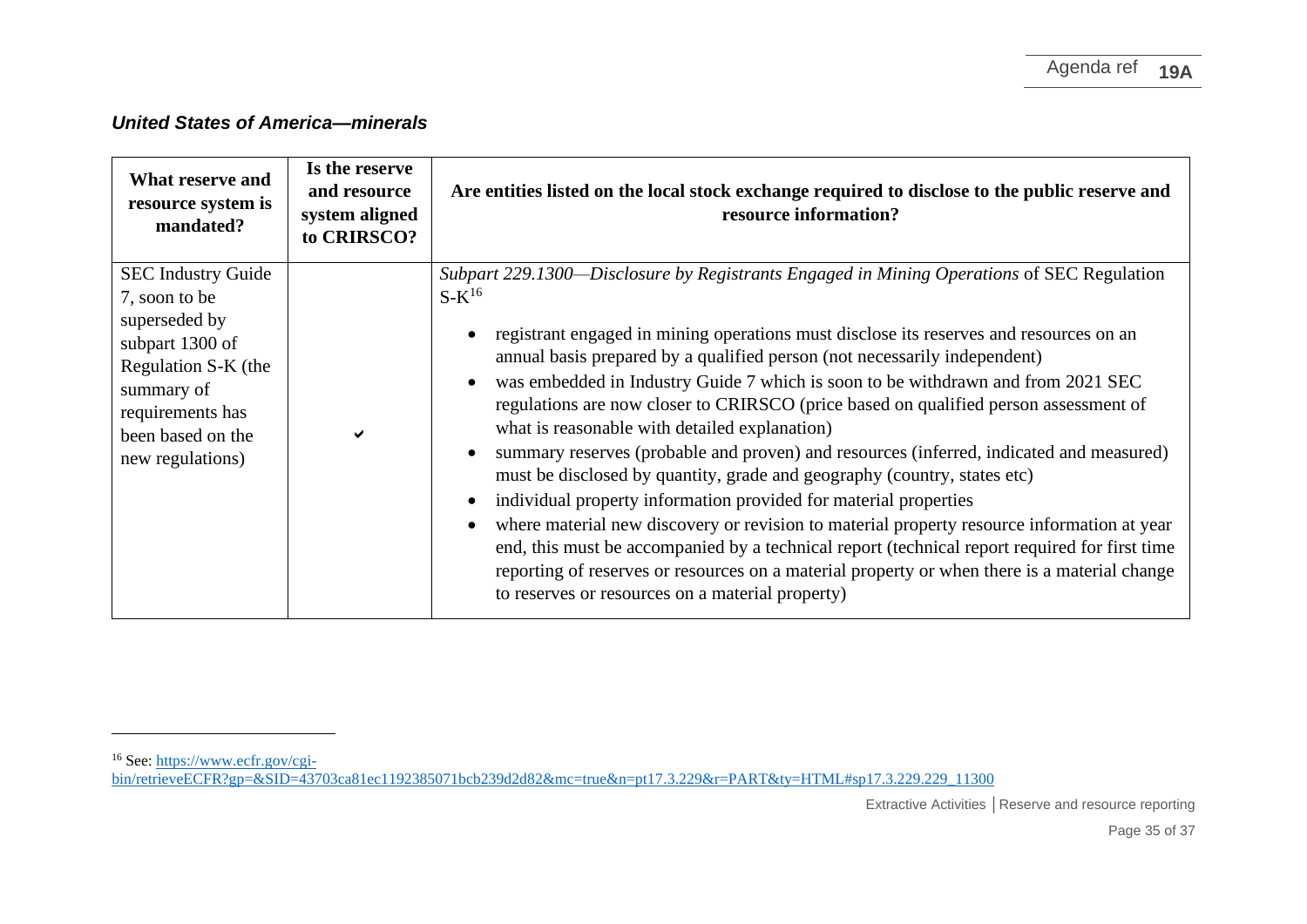#### *United States of America—oil and gas*

| What reserve and<br>resource system is<br>mandated? | Is the reserve<br>and resource<br>system aligned<br>to PRMS? | Are entities listed on the local stock exchange required to disclose to the public reserve and<br>resource information?                                                                                                                                                                                                                                                                                                                                                                                                                                                                                                                                                                                                                                                                     |
|-----------------------------------------------------|--------------------------------------------------------------|---------------------------------------------------------------------------------------------------------------------------------------------------------------------------------------------------------------------------------------------------------------------------------------------------------------------------------------------------------------------------------------------------------------------------------------------------------------------------------------------------------------------------------------------------------------------------------------------------------------------------------------------------------------------------------------------------------------------------------------------------------------------------------------------|
| <b>SEC Regulation S-K</b>                           | ✔                                                            | Subpart 229.1200—Disclosure by Registrants Engaged in Oil and Gas Producing Activities of<br>SEC Regulation $S-K^{17}$<br>Regulations (4-10) also refers to the disclosure requirements included in FASB Accounting<br>Standards Codification® Topic 932 Extractive Activities-Oil and Gas<br>registrant engaged in material <sup>18</sup> oil and gas activity must disclose its reserve quantities on<br>an annual basis<br>must be based on 12-month historic average price (4-10 proved reserve definition)<br>disclose as supplementary information (alongside the annual financial statements) for<br>significant oil and gas producing activities <sup>19</sup> a standardised measure of NPV of proved<br>reserves based on 12-month historic average price and a 10% discount rate |

<sup>17</sup> See[: https://www.ecfr.gov/cgi-](https://www.ecfr.gov/cgi-bin/retrieveECFR?gp=&SID=43703ca81ec1192385071bcb239d2d82&mc=true&n=pt17.3.229&r=PART&ty=HTML#sp17.3.229.229_11200)

Extractive Activities **│**Reserve and resource reporting

[bin/retrieveECFR?gp=&SID=43703ca81ec1192385071bcb239d2d82&mc=true&n=pt17.3.229&r=PART&ty=HTML#sp17.3.229.229\\_11200](https://www.ecfr.gov/cgi-bin/retrieveECFR?gp=&SID=43703ca81ec1192385071bcb239d2d82&mc=true&n=pt17.3.229&r=PART&ty=HTML#sp17.3.229.229_11200)

<sup>&</sup>lt;sup>18</sup> Item 1200 of Regulation S-K requires reserve quantities that are material to be disclosed, whereas FASB Accounting Standards Codification® (ASC) 932-235-50 *Extractive Activities—Oil and Gas* requires reserves that are associated with "significant oil and gas producing activities" to be disclosed, as that is defined in ASC 932-235- 50-20.

<sup>&</sup>lt;sup>19</sup>ASC 932-235-50-20 states: "An entity is regarded as having significant oil- and gas-producing activities if it satisfies any of the following criteria. The criteria shall be applied separately for each year for which a complete set of annual financial statements is presented.

a) Revenues from oil- and gas-producing activities, as defined in paragraph ASC 932-235-50-24 (including both sales to unaffiliated customers and sales or transfers to the entity's other operations), are 10 percent or more of the combined revenues (sales to unaffiliated customers and sales or transfers to the entity's other operations) of all of the entity's industry segments. An industry segment is a component of an entity engaged in providing a product or service or a group of related products or services primarily to external customers (that is, customers outside the entity) for a profit.